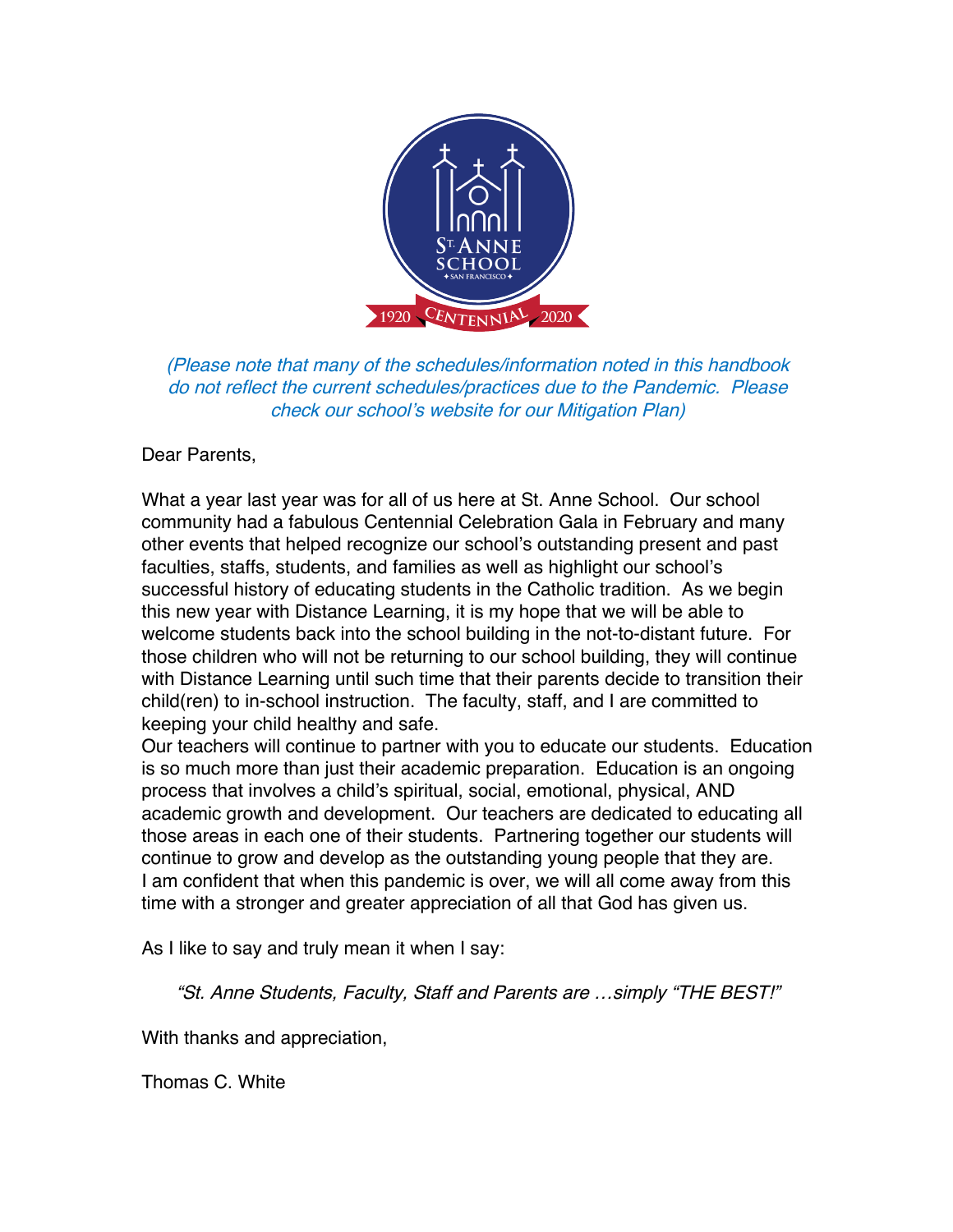## TABLE OF CONTENTS

| <b>Mission Statement</b>                  | 5              |  |
|-------------------------------------------|----------------|--|
| Philosophy                                | 6              |  |
| <b>Student Learning Expectations</b>      | $\overline{7}$ |  |
| <b>School Staff</b>                       | $8 - 9$        |  |
| <b>Support Program Contacts</b>           | 9              |  |
| <b>Staff E-Mail Addresses</b>             | 10             |  |
| <b>School Holidays and Minimum Days</b>   | 11             |  |
| <b>Tuition</b>                            | 12             |  |
| <b>Registration Fee</b>                   | 13             |  |
| <b>Admissions Procedures</b>              | 13             |  |
| <b>Non-Discrimination Policy</b>          | 13             |  |
| <b>Parent Handbook Amendments</b>         | 13             |  |
| <b>School Pictures</b>                    | 13             |  |
| Preschool/School Schedule                 | 14             |  |
| Minimum Day Schedule                      | 14             |  |
| <b>Early Dismissal</b>                    | 14             |  |
| Drop-off/Pick-Up                          | 14             |  |
| Rainy Day Drop-Off/Pick-up                | 15             |  |
| <b>Yard Closure</b>                       | 15             |  |
| <b>Faculty Meetings</b>                   | 15             |  |
| <b>Family Vacations/Extended Vacation</b> | 16             |  |
| Absence                                   | 16             |  |
| <b>Medical Appointments</b>               | 16             |  |
| <b>Medications</b>                        | 16             |  |
| <b>Head Lice</b>                          | 17             |  |
| <b>Lunch Service</b>                      | 17             |  |
| <b>Lunch Period</b>                       | 17             |  |
| Low Waste Lunch/Composting                | 17             |  |
| <b>Extended Care Program</b>              | 17             |  |
| <b>Emergency Cards</b>                    | 18             |  |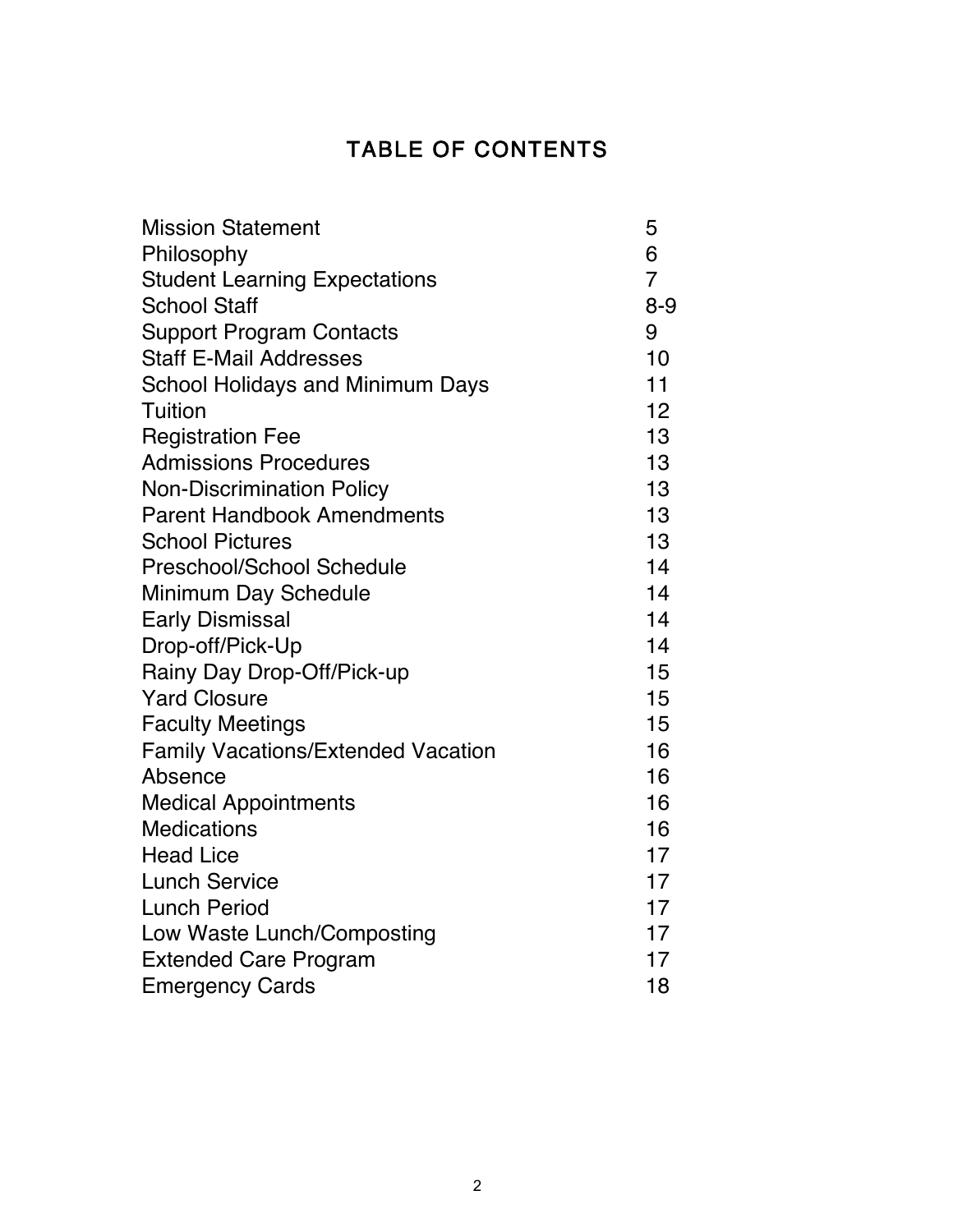## TABLE OF CONTENTS (Continued)

| Earthquake/Emergency Dismissal            | 18 |  |
|-------------------------------------------|----|--|
| <b>Forgotten Lunches/Books</b>            | 18 |  |
| Change of Address or Telephone Numbers    | 18 |  |
| <b>Messages</b>                           | 18 |  |
| <b>Cell Phone</b>                         | 19 |  |
| <b>Electronic Virtual Envelope</b>        | 19 |  |
| <b>Monthly Calendar</b>                   | 19 |  |
| <b>Teacher Appointments</b>               | 20 |  |
| <b>Parent-Teacher-Student Conferences</b> | 20 |  |
| <b>Principal Appointments</b>             | 20 |  |
| Technology                                | 20 |  |
| <b>Picture Release Form</b>               | 20 |  |
| <b>Report Cards</b>                       | 21 |  |
| Administration Management System (MSP)    | 21 |  |
| <b>Honor Roll</b>                         | 22 |  |
| Homework                                  | 22 |  |
| Tardy                                     | 23 |  |
| <b>School Uniforms</b>                    | 23 |  |
| <b>Hair Styles</b>                        | 24 |  |
| Identification                            | 24 |  |
| Lost and Found                            | 24 |  |
| <b>Student Conduct</b>                    | 24 |  |
| <b>Code of Christian Conduct</b>          | 25 |  |
| <b>Harassment Policy</b>                  | 26 |  |
| Communication                             | 27 |  |
| Discipline and Academic Referrals         | 27 |  |
| Probation                                 | 27 |  |
| Suspension                                | 27 |  |
| Expulsion                                 | 27 |  |
| <b>Grounds for Expulsion</b>              | 28 |  |
| <b>St. Anne Endowment Fund</b>            | 28 |  |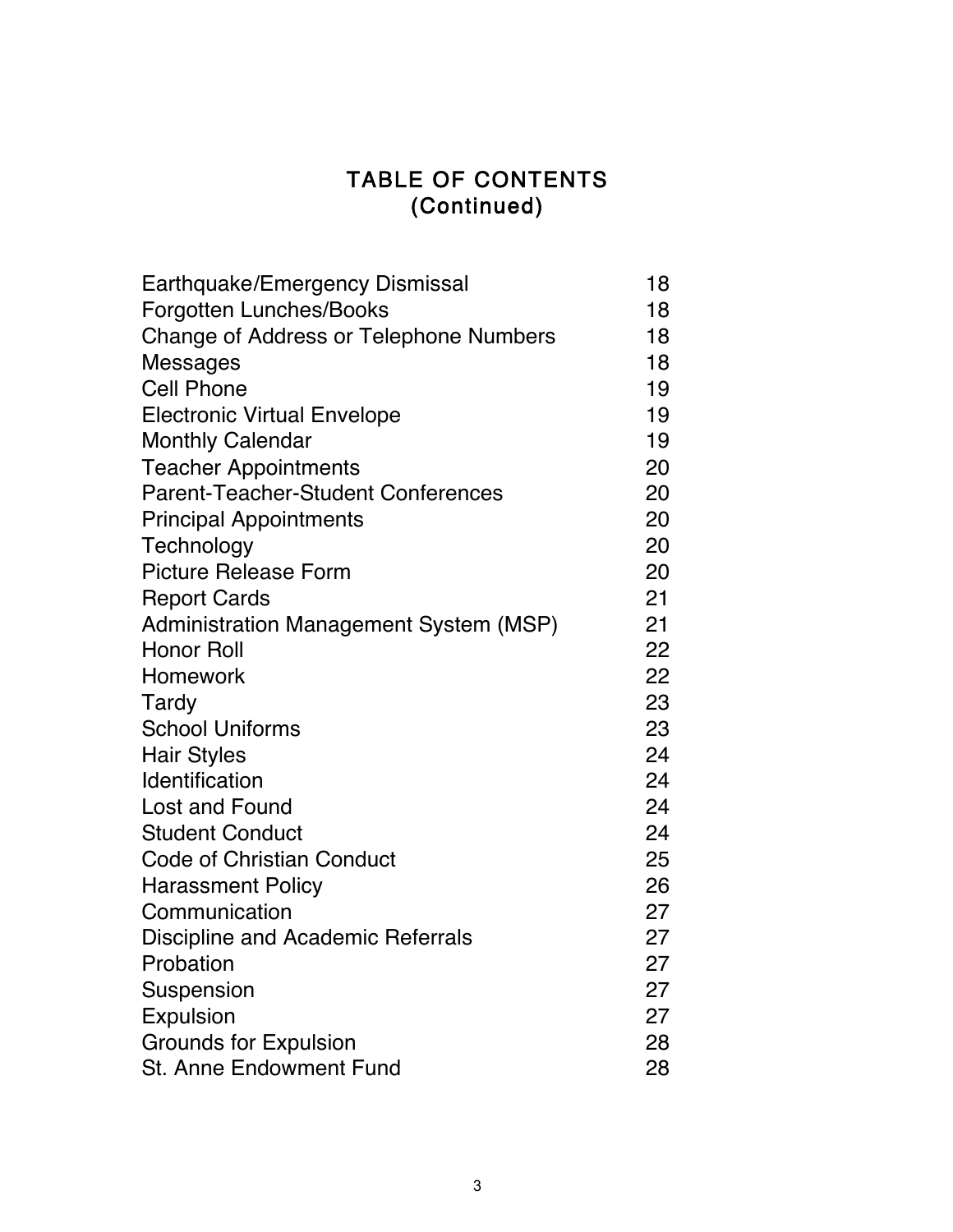## TABLE OF CONTENTS (Continued)

| St. Anne Parent Teacher Organization       | 29 |
|--------------------------------------------|----|
| <b>Parent Service Hours</b>                | 29 |
| Parish Service Hours (Schedule A)          | 29 |
| <b>Student Service Hours</b>               | 30 |
| <b>Student Recognition</b>                 | 30 |
| <b>Extra-Curricular Programs</b>           | 30 |
| <b>Outdoor Education Program</b>           | 30 |
| The Sacrament of Confirmation              | 31 |
| <b>Washington DC Trip</b>                  | 31 |
| <b>Field Trips</b>                         | 31 |
| <b>Volunteer Drivers</b>                   | 31 |
| <b>Volunteering and Chaperoning Events</b> | 32 |
| Overnights, Field Trip, and Drivers        | 32 |
| <b>VIRTUS</b>                              | 32 |
| Visitor Sign-In                            | 32 |
| Appendix                                   | 33 |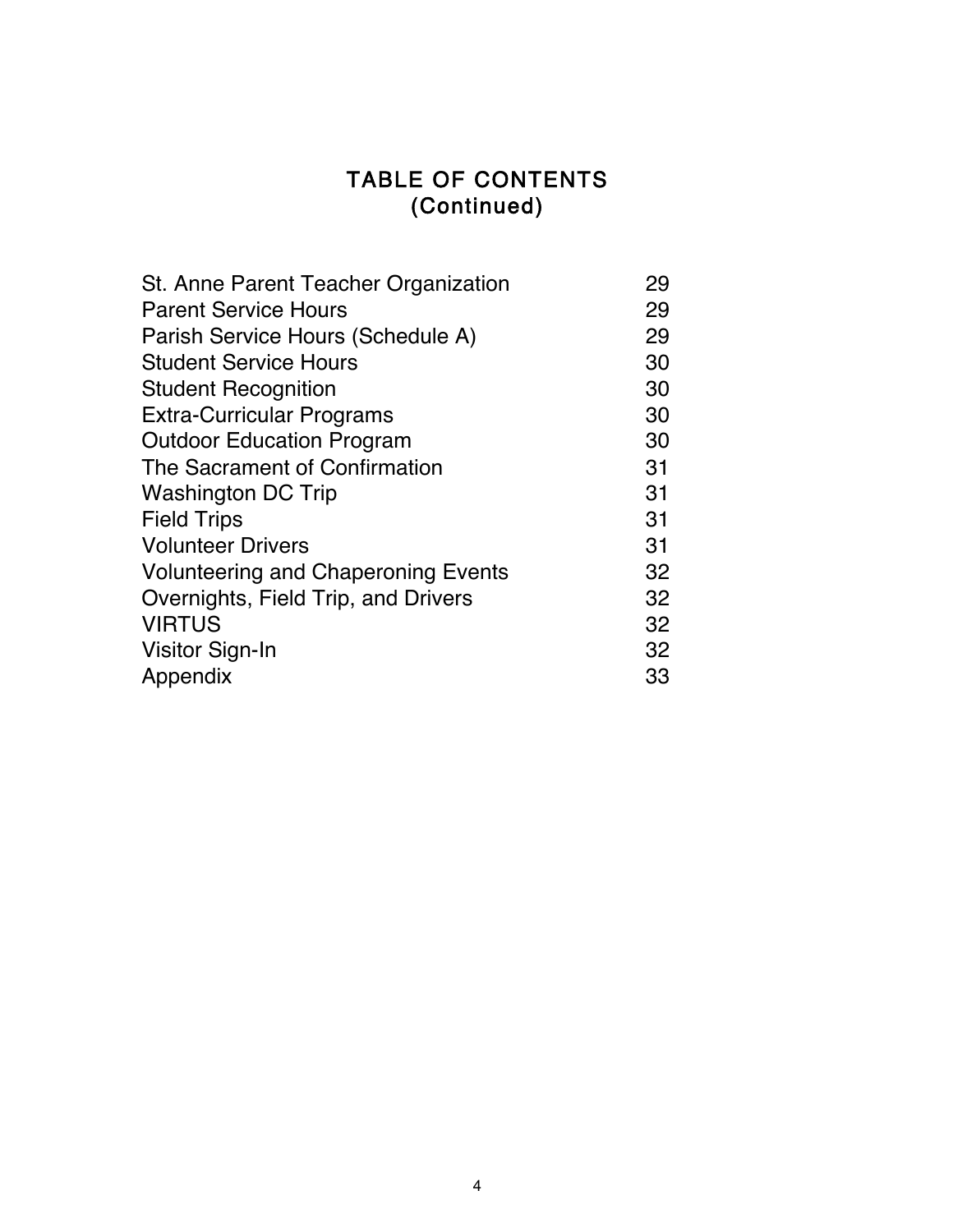

# Mission Statement

St. Anne School Community is committed to carrying out the ministry of Jesus Christ in the education of the youth we serve. We seek to evangelize and strengthen faith formation in partnership with the family and parish. We value the cultural diversity of our school and welcome the unique gift each student contributes to our school community. We seek to develop the whole person, fostering spiritual, intellectual, physical, and psychological growth in a caring Catholic environment.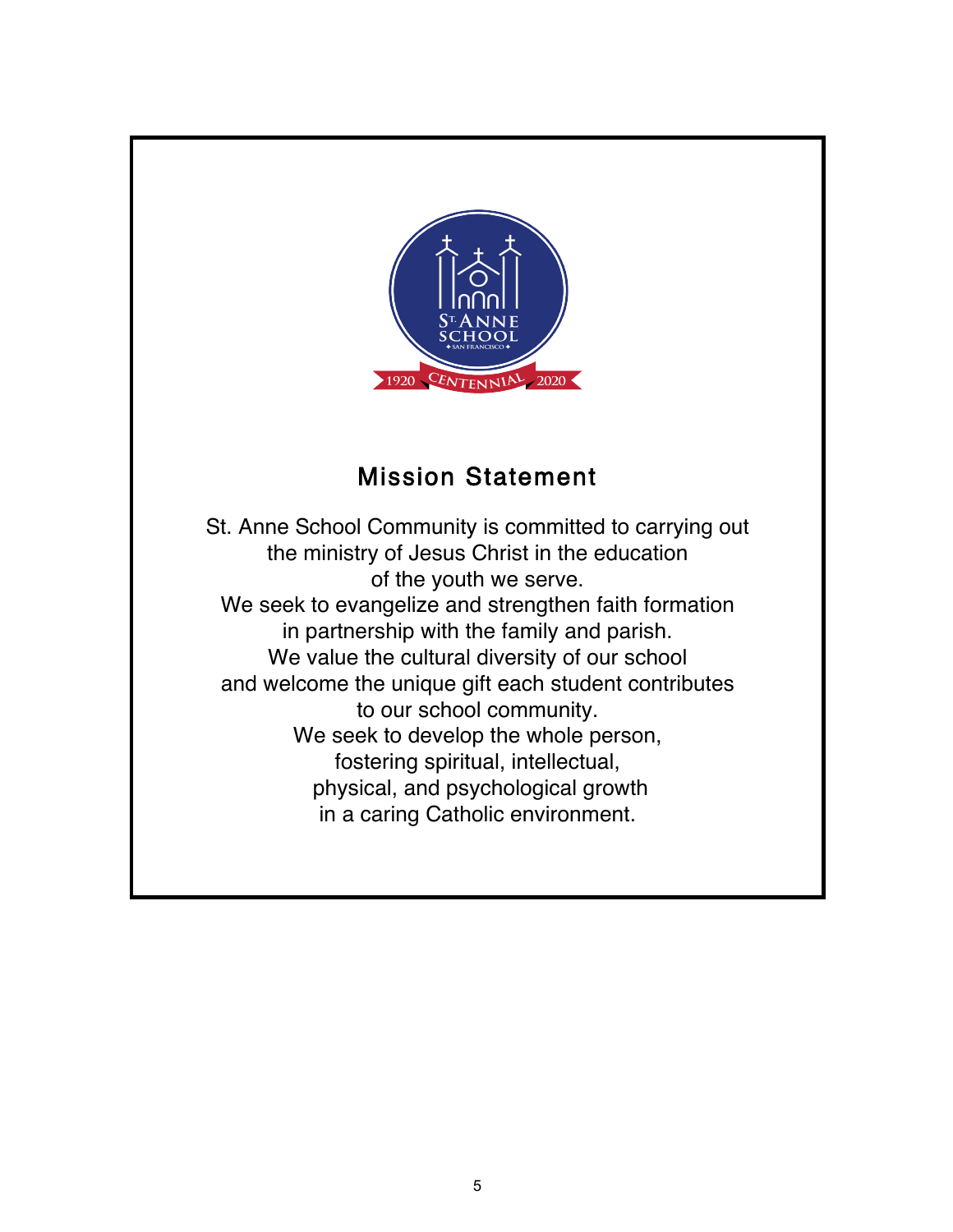# PHILOSOPHY

ST. ANNE SCHOOL . . .

- ! Recognizes that parents are the primary educators of their children.
- ! Recognizes its obligation to provide quality education to promote the realization of each student's potential.
- **Endeavors to be a Catholic community united in Christ. We** strive to be a light to the world, strengthened by the truths we teach, and by the Catholic community we build through experience, witness, and service.
- ! Seeks to assist the student in developing positive Catholic values to bring about an awareness of the dignity of others and a sense of responsibility to society.
- ! Recognizes that physical awareness and well-being are essential to the development of the whole child.

St. Anne School is fully accredited by the Western Catholic Education Association (WCEA) and the Western Association of Schools and Colleges (WASC).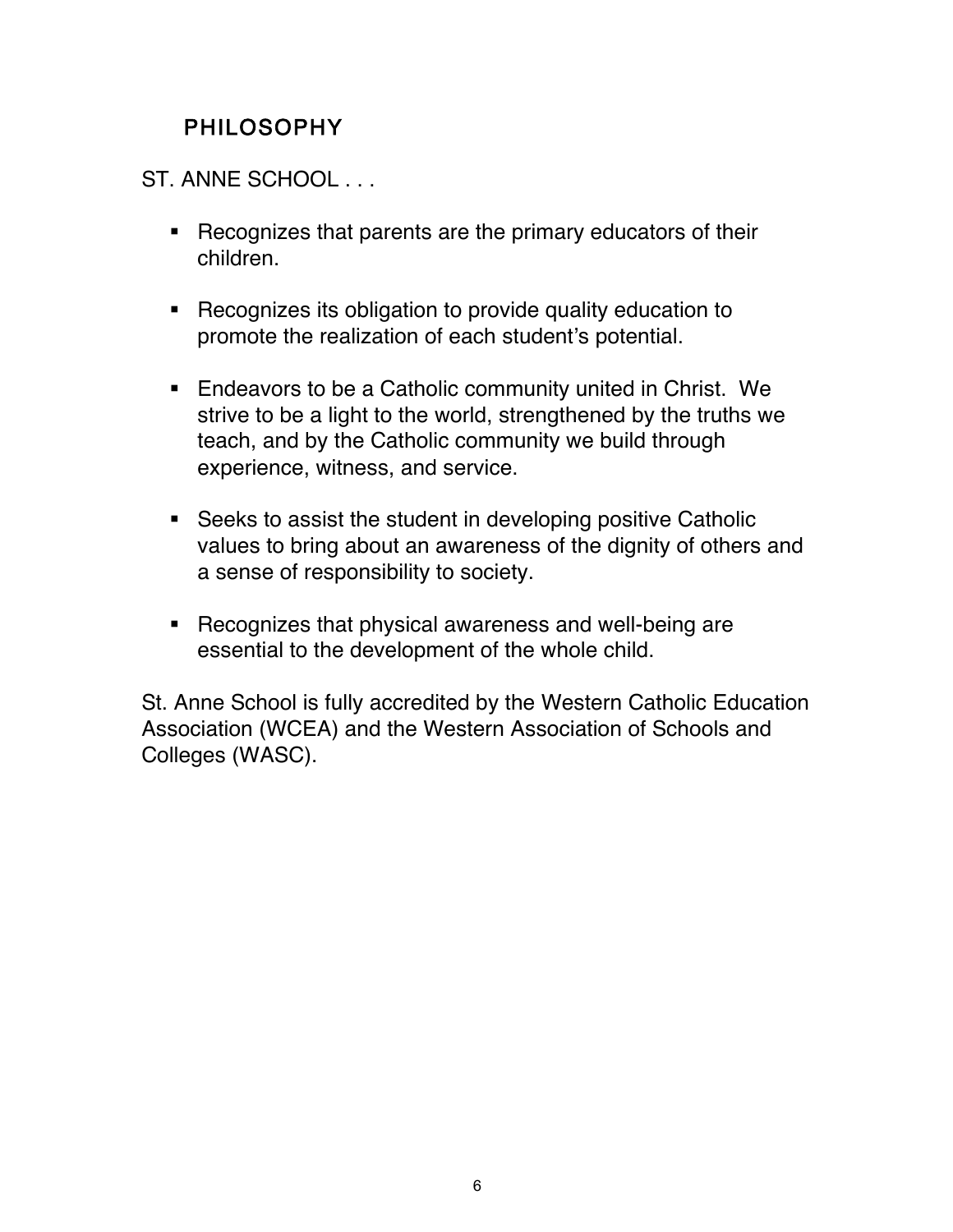## St. Anne School School Wide Learning Expectations

#### **Well-Rounded Individual Who:**

- 1. Recognizes and takes responsibility for his/her actions.
- 2. Practices healthy physical and emotional habits.
- 3. Maintains a balance between academics, social, and extracurricular activities.
- 4. Treats others with kindness and respect.

#### **Active Community Member Who:**

- 1. Contributes to school and community activities.
- 2. Is ecologically responsible.
- 3. Keeps informed of local/global issues.
- 4. Demonstrates respect for diversity.

#### **Lifelong Learner Who:**

- 1. Is motivated by curiosity.
- 2. Organizes and communicates thoughts clearly.
- 3. Demonstrates core skills and knowledge.
- 4. Assumes responsibility for his/her own learning.
- 5. Uses critical thinking skills.

#### **Christ-Centered Individual Who:**

- 1. Respects Catholic teachings and traditions.
- 2. Makes choices based on the teachings of Jesus.
- 3. Works to maintain a relationship with God through prayer.
- 4. Shares personal gifts in service to others.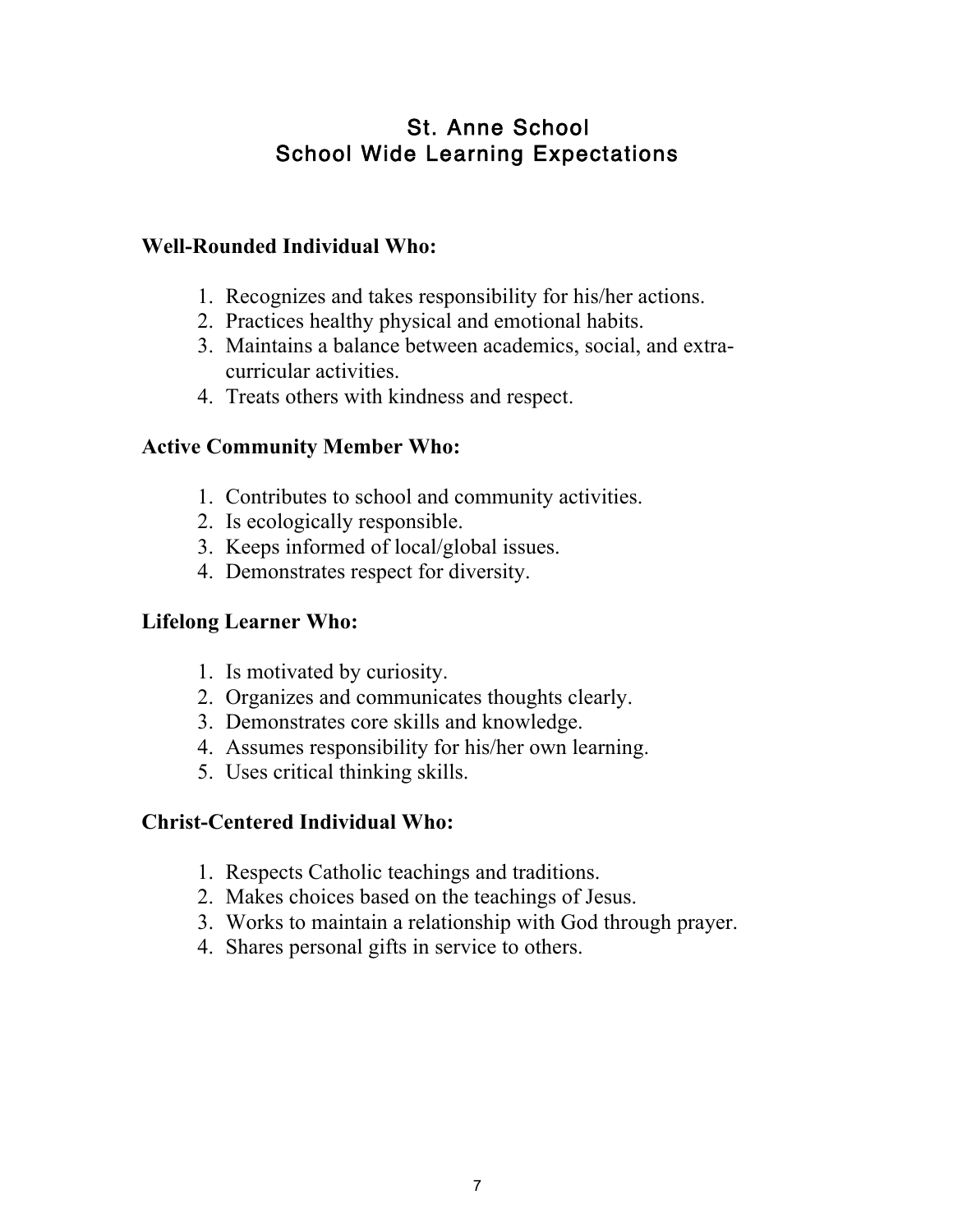#### SCHOOL STAFF

Pastor **Pastor** Reverend Daniel Nascimento Principal Mr. Thomas White Vice Principal/Tech Coordinator Miss. Barbara Creedon Office Manager **Mrs. Jackie Finnegan** Records Secretary **Mrs.** Sharon Perez Kindergarten Ms. Michelle Addae First Grade Ms. Mily Lam Second Grade **Mrs.** Susan Alioto Third Grade **Ms. Michaela Ruiz** Fourth Grade **Mrs.** Candice Sturges Fifth Grade **Mrs. Michelle Der** Mrs. Michelle Der Sixth Grade Ms. Claire Gotch Seventh Grade **Mr.** Andrew Josias Eight- One **Mrs.** Kathryn Wilson Eight-Two Ms. Catherine Vollert Kindergarten Aide Ms. Tatiana Reardon First Grade Second Grade Aide Mrs. Denise McCarthy Third Grade Aide **Ms.** Diana Ow Fourth Grade Aide **Ms. Barbara Ragusin**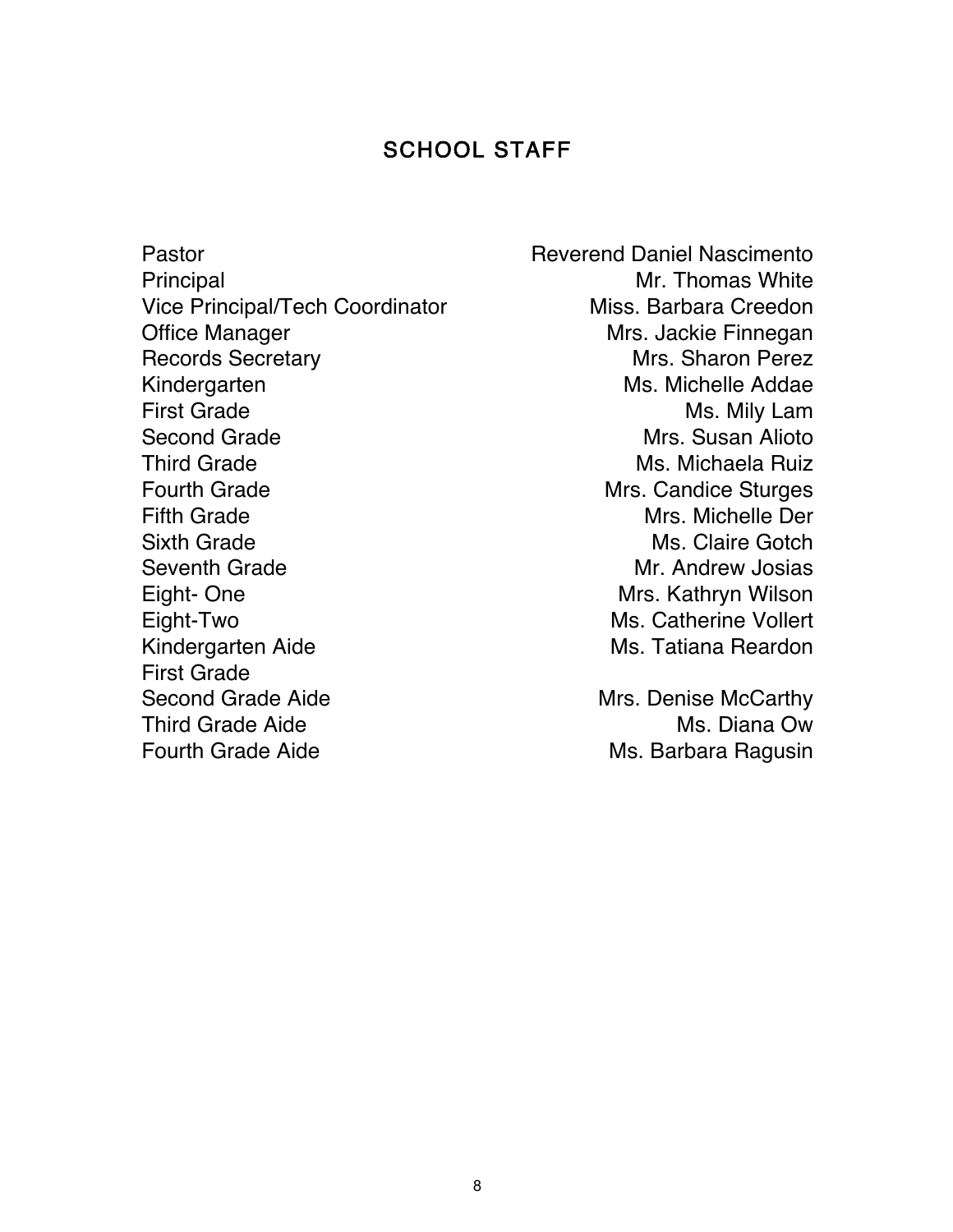#### SCHOOL STAFF (continued)

Physical Education and Mr. Rodney Campbell Extended Care Director 415-753-3105

Spanish Instructor Counselor

Señor Marco Morales

Preschool / Pre-K Director Ms. Judy Glaeser 415-731-2355 Resource Specialists Sr. Katie O'Hanlon, R.S.M. (K-4) Mrs. Claudine Hallisy (5-8) Science Instructor Ms. Nancy Wong (4-8) Music Specialist **Music Specialist** Music Specialist **Music Specialist** Music Specialist **Music Specialist** 

#### SUPPORT PROGRAM CONTACTS

Academic Chess Club **Academic Chess Club** Jesse D'Aquino 415-412-4040 ANTS Tennis, Karate and Yoga **Andram Adam Ziegler** Adam Ziegler 262-389-8588 Girl Scouts Giselle Palacios 808-384-3424 Keyboard Educators Inc. **Roselyn Senkbeil**  415-665-2290 roz@keyboardeducators.com KidzArtz **Karen Liu**  415-816-6788 CYO Sports Mie Mie Kwong and Sports Mie Mie Kwong in de Europa en de Sports Mie Mie Kwong in de Europa en de S 415-606-5776 Chinese School **Eva Wong** 415-665-3929 Music Matters **Music Matters Josh Frye Robotics** St. Anne Choir 1-800-233-6873 Barbara Creedon 415-664-7977 Laura Flaviani 415-664-7977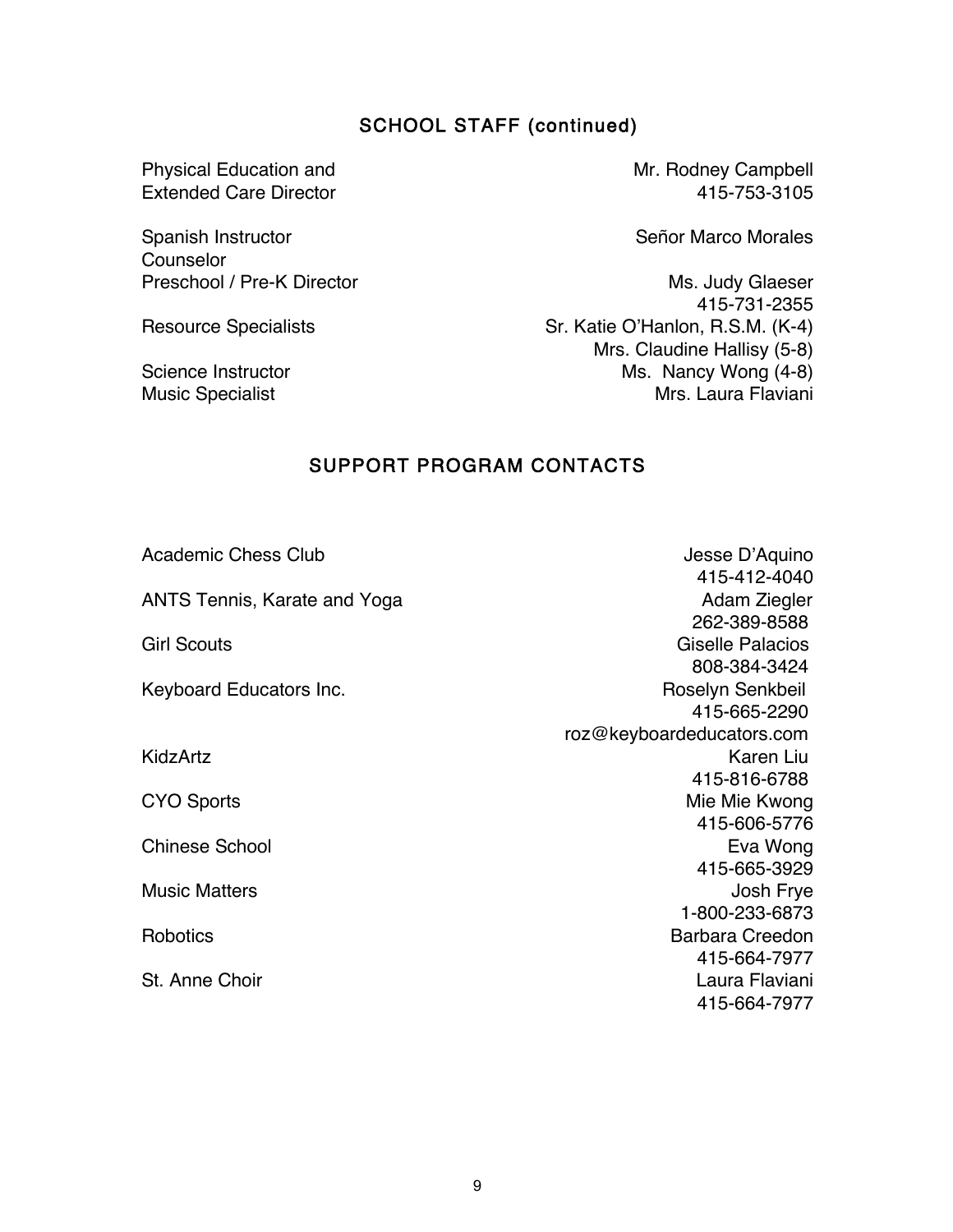#### STAFF EMAIL ADDRESSES

Michelle Addae **Addae** Addae **Addae** Addae Addae Addae Addae Addae Addae Addae Addae Addae Addae Addae Addae Addae Addae Addae Addae Addae Addae Addae Addae Addae Addae Addae Addae Addae Addae Addae Addae Addae Addae Addae Susan Alioto **Alioto Alioto Alioto Alioto Alioto Alioto Alioto Alioto Alioto Alioto Alioto Alioto Alioto Alioto Alioto Alioto Alioto Alioto Alioto Alioto Alioto Alioto Alioto A** Rodney Campbell **Campbell** Campbell **Campbell** Campbell **Campbell** Campbell **Campbell** Com Barbara Creedon Creedon Creedon @stanne.com Michelle Der **Der Der Der Australian Executive Community** Der @stanne.com Jacqueline Finnegan Finnegan@stanne.com Laura Flaviani Lflavianimusic@gmail.com Judy Glaeser Stanneps@gmail.com Claire Gotch Gotch Gotch Gotch Gotch Gotch Gotch Gotch Gotch Gotch Gotch Gotch Gotch Gotch Gotch Gotch Gotch Gotch Gotch Gotch Gotch Gotch Gotch Gotch Gotch Gotch Gotch Gotch Gotch Gotch Gotch Gotch Gotch Gotch Gotch Gotch Claudine Hallisy **Mallisy** Hallisy @stanne.com Andrew Josias **Andrew Josias** Josias @stanne.com Mily Lam de Communication and Lam@stanne.com Marco Morales Morales Morales Morales Morales Morales Morales Music Com Sr. Katie O'Hanlon, R.S.M. Ohanlon@stanne.com Sharon Perez **Perez** Perez **Perez** Perez **Perez** estanne.com Michaela Ruiz **Ruizmanne**.com Candice Sturges Candice Sturges Candice Sturges Candice Sturges Canadian Com Catherine Vollert Vollert Vollert Catherine Vollert Vollert Vollert Vollert Com Thomas White White White White White White White White  $\omega$  stanne.com Kathryn Wilson Wilson Wilson Wilson & Stanne.com Nancy Wong Wong Wong @stanne.com

#### Staff Member Email Address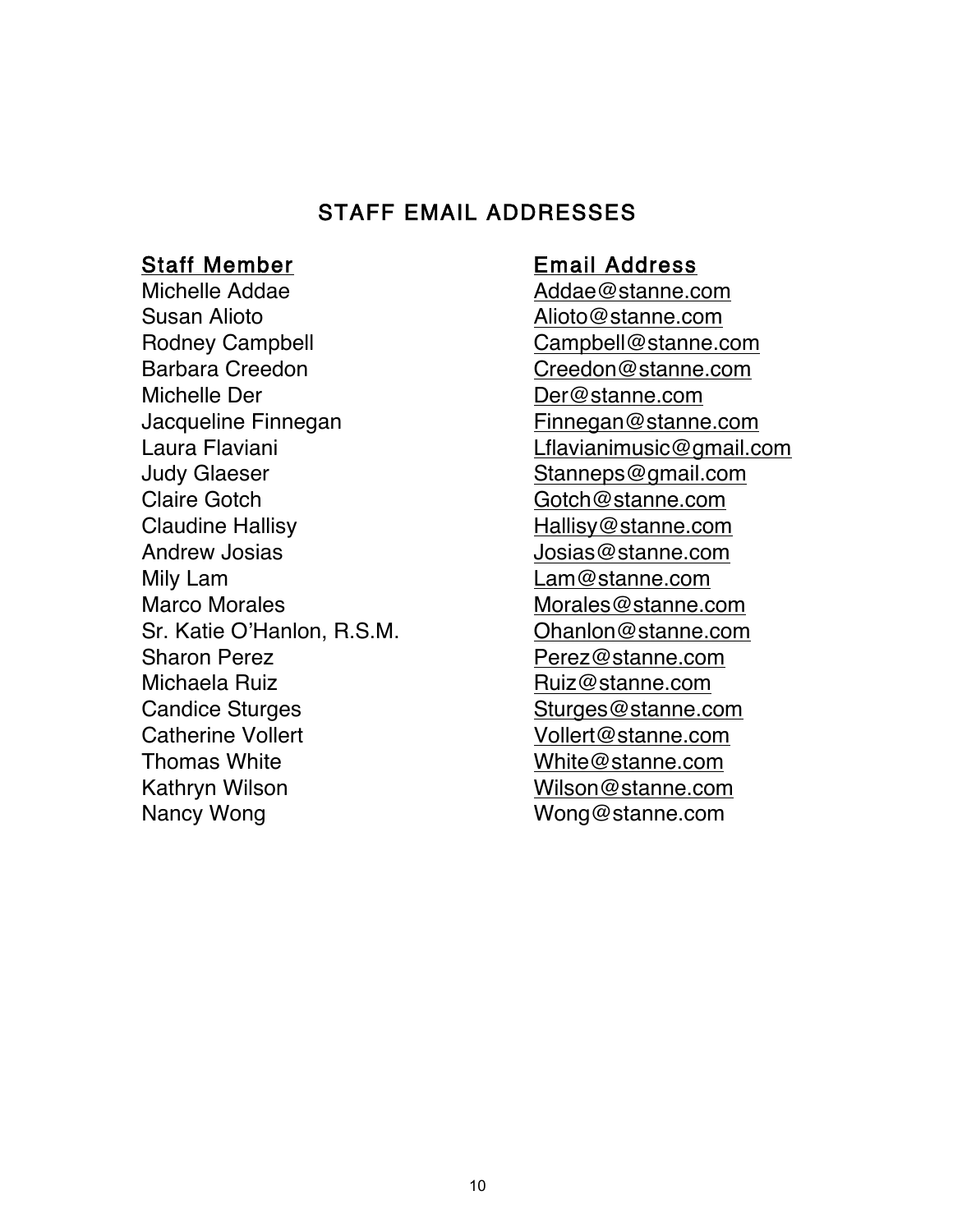#### School Holidays

- Dec. 21 31 January 1 January 18 February 15 April 2 April 5-9
- September 7 Labor Day October 12 Columbus Day November 11 Veterans' Day November 26 - 27 Thanksgiving Holiday Christmas Vacation New Year's Day Martin Luther King, Jr. Day Presidents' Day March 5 **Faculty Retreat / Student Holiday** Good Friday Easter Vacation May 31 Memorial Day

#### Special Dates

| May 28 | <b>Eighth Grade Graduation</b> |
|--------|--------------------------------|
| June 2 | Kindergarten Graduation        |

#### Minimum School Days

| 19,20,21,24            |
|------------------------|
| 28                     |
| 26                     |
| $3-6, 23, 25$          |
| 18                     |
| 25                     |
| 22                     |
| 22                     |
| 1, 26                  |
| 24                     |
| 1, 2                   |
| 3 (10:00 am dismissal) |
|                        |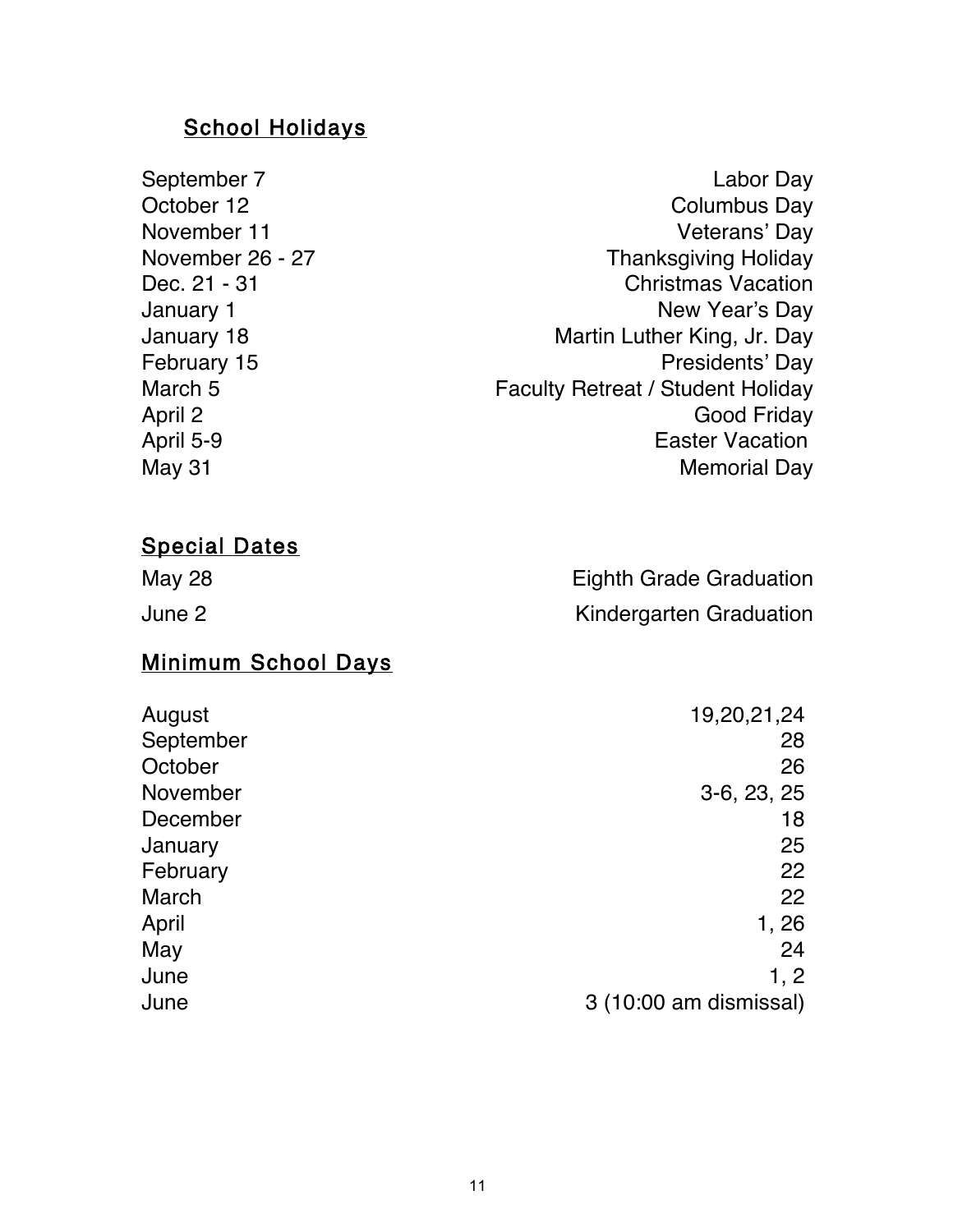# TUITION

Parents are responsible for registering with Smart Tuition Management Company at: www.smarttuition.com

The tuition schedule for the 2020 – 2021 school year is:

\*Schedule A – families who attend Mass regularly, are registered at St. Anne Church and regularly use the Sunday envelopes, actively participate in some aspect of St. Anne Parish, and complete the required Parish/School Service Hours:

| \$9,150.00  |
|-------------|
| \$14,250.00 |
| \$18,200.00 |
| \$20,500.00 |
|             |

Note: Parish records of families who are on Schedule A are reviewed four times during the school year. Families who fail to meet the Parish criteria will be removed from *Schedule A* and placed on Schedule B for the remainder of the school year.

\*Schedule B – Non-Catholic or non-registered Catholic families who complete the required Parent Service Hours:

| One Child             | \$11,050.00 |
|-----------------------|-------------|
| <b>Two Children</b>   | \$16,370.00 |
| <b>Three Children</b> | \$19,800.00 |
| <b>Four Children</b>  | \$22,500.00 |

\*\$300.00 extra per year for a Kindergarten Child.

Kindergarten Twins: Add \$250.00 per child per year to the above tuition.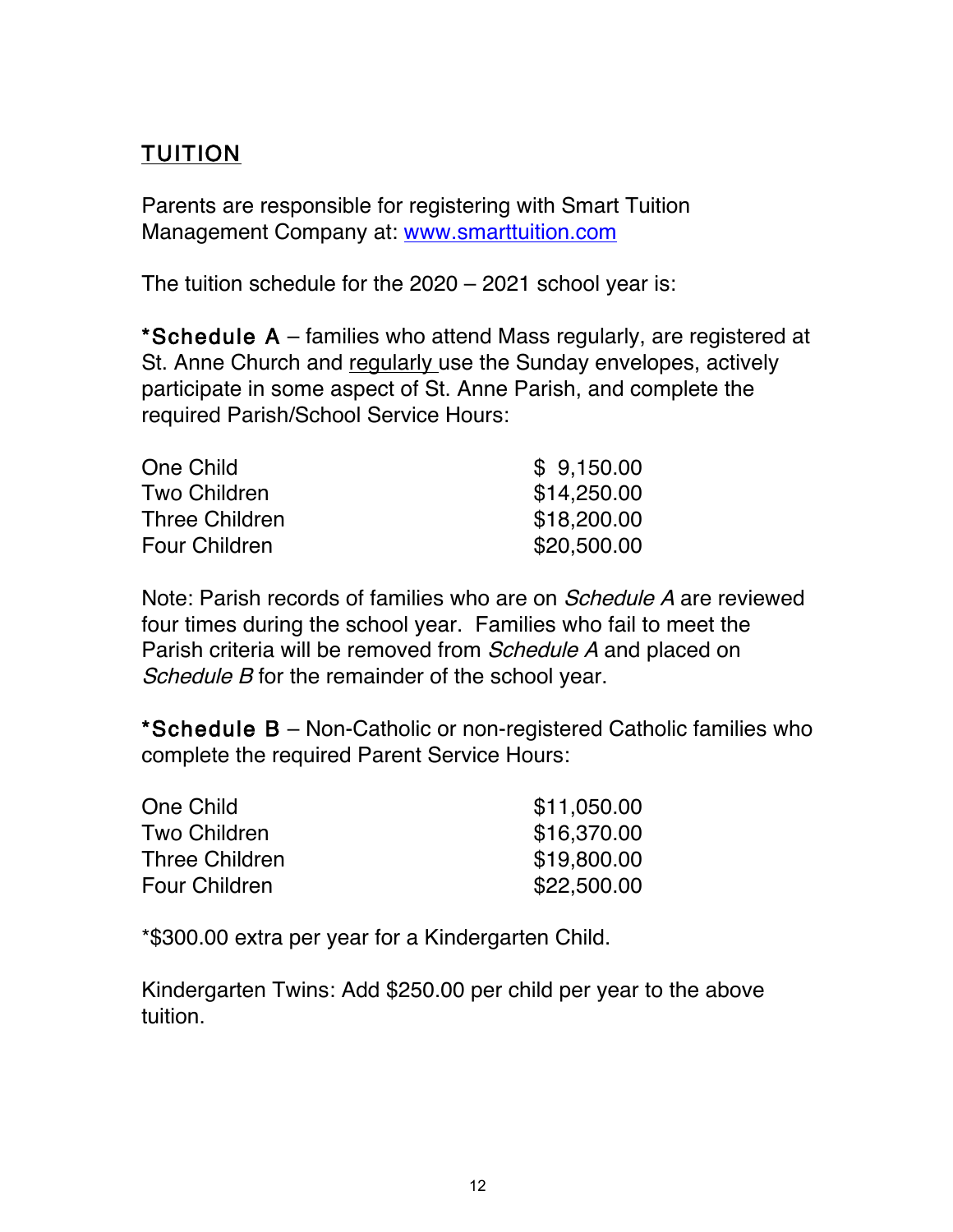Tuition is paid over 10 months August – May. The first tuition is due on August  $1<sup>st</sup>$  or August  $15<sup>th</sup>$  depending on the day of the month you requested as your payment date to begin with Smart Tuition.

#### Registration Fee

The registration fee for the incoming school year is due in April. The fee covers the following expenses: Archdiocesan Administration, Student Accident Insurance, Student Testing, Catholic Tele-Media Network, Textbooks, Pupil Supplies, Workbooks, Duplication Materials, School Assembly Fee, and Audiometric Screenings.

#### Admission Procedures

Applications for new students are available in September. Forms may be obtained from the school office or downloaded off the school website. All students will be screened and / or shadow a day in the present grade as part of the admission procedure.

#### Non-Discrimination Policy

St. Anne School, mindful of its mission to be witness to the love of Christ for all, admits students of any race, color, and national and/or ethnic origin to all the rights, privileges, programs and activities generally accorded or made available to students at this school. St. Anne School does not unlawfully discriminate on the basis of race, color, and national and/or ethnic origin in administration of educational policies, admissions policies, scholarship and loan programs, and athletic and other school-administered programs.

#### Parent Handbook Amendments

The Principal retains the right to amend the Parent Handbook for just cause and parents will be given prompt notification if/when changes are made.

## School Pictures

Individual student pictures will be taken and a class composite will be made available. There is no obligation to purchase pictures.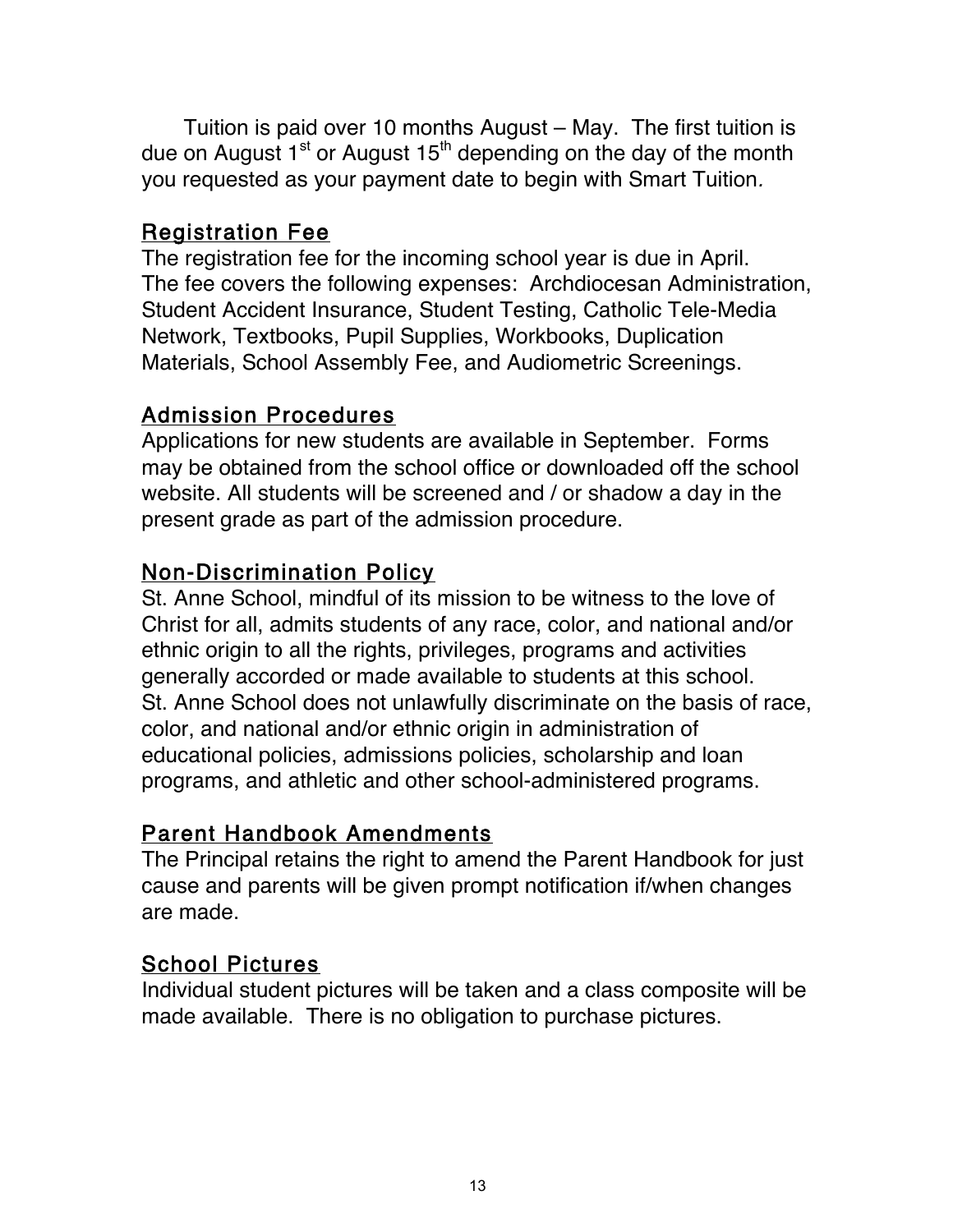#### Preschool Schedule

| <b>Regular Schedule</b> | $8:00$ a.m. $-12:30$ p.m. |
|-------------------------|---------------------------|
| <b>Extended Day</b>     | $8:00$ a.m. $-3:00$ p.m.  |
| Full-Time               | 7:00 a.m. $-6:00$ p.m.    |

#### Kindergarten – Eighth Daily Schedule

| Grades $K - 3$ | $8:10$ a.m. $-2:50$ p.m. |
|----------------|--------------------------|
| Grades $4-8$   | $8:10$ a.m. $-3:05$ p.m. |

Children are not to be in the schoolyard before 7:55 a.m. Faculty supervision begins at 7:55 a.m. Students are "tardy" once the class has reached their classroom.

| <b>Recess</b> | 10:40 a.m. - 10:55 a.m. |
|---------------|-------------------------|
| Lunch         | 12:30 p.m. $-1:15$ p.m. |

All students not involved with extended care or after-school sports must be picked up by 3:30 p.m. Unsupervised students on the school grounds after this time will be taken to Extended Care and the parents will be charged accordingly.

#### Minimum Day Schedule

Grades K – 8  $8:10$  a.m. – 12:30 p.m.

## Early Dismissal

Dismissal for medical or other appointments will be granted when a signed written request from a parent is presented to the appropriate teacher/staff member. If the child is leaving school without adult supervision, a written request must clearly state that the student has permission to leave school without an adult. All students are picked up at the school health room. The adult must sign out the student at that time.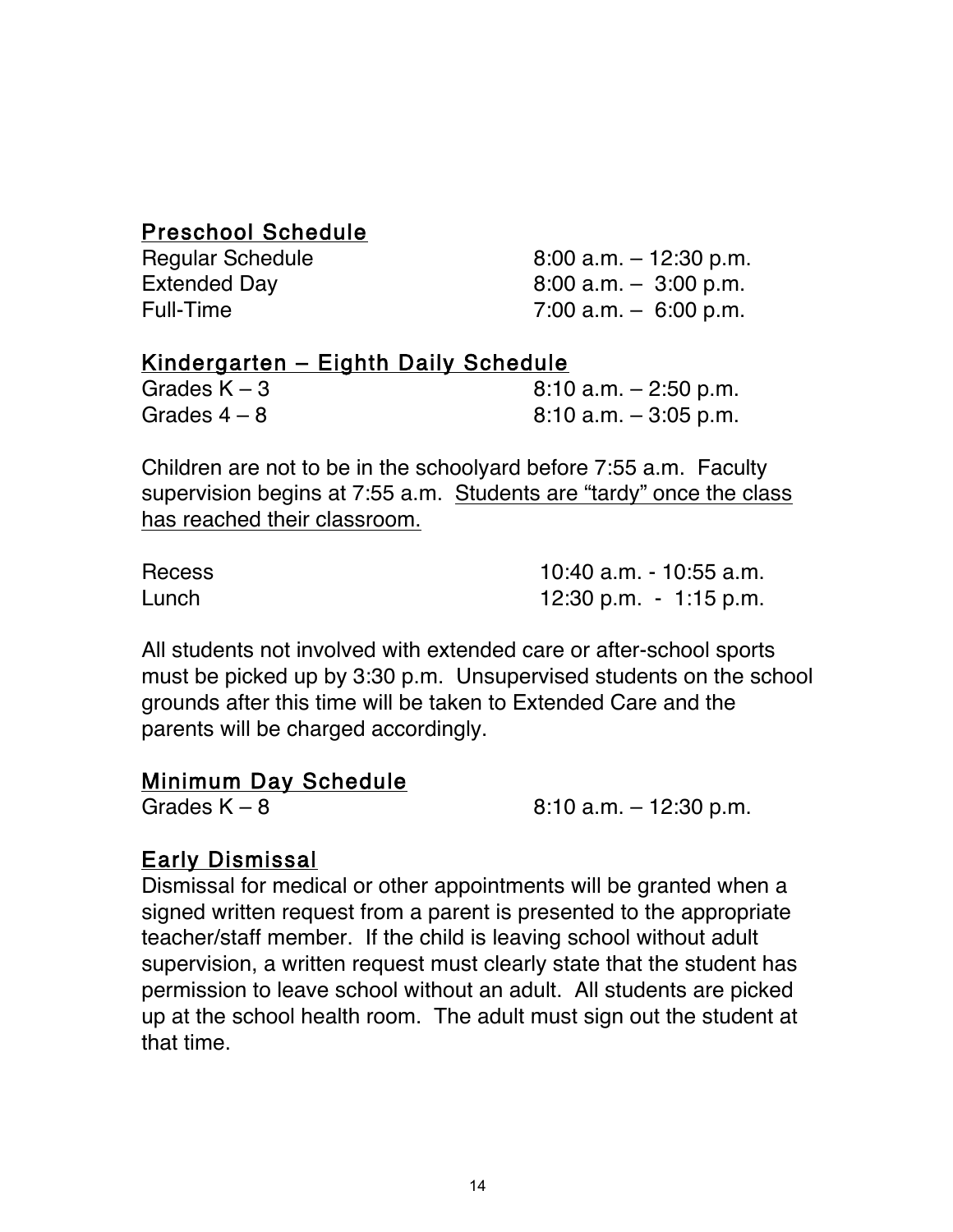# Drop-Off/Pick-Up

All parents are expected to follow the parking rules when at school. At no time are parents to leave their cars double-parked and unattended!! Please use Funston Avenue and Irving Street only to drop-off and pick-up. Students are to be dropped on the schoolyard side of these streets. Please do not drop-off children and have them walk across the street. Students will wait in the yard after school at their appointed gate until they see their parent's car or their ride home. Please exercise CAUTION AT ALL TIMES when driving near the school!!

# Rainy Day Drop-Off/Pick-Up

During rainy days, parents are allowed to drive into the schoolyard to drop-off and pick-up their children. Please follow the directions of the yard monitors and EXERCISE CAUTION AND A SLOW SPEED AT ALL TIMES WHILE IN THE YARD. Students will look out the classroom windows awaiting your arrival. When they see you arrive, they will exit the building and wait for you at the center yard doors. Parents are to come over to the center doors and walk their child (ren) over to their cars.

## Yard Closure

All students must be picked up and off the school grounds by 3:30 p.m. After that time, the yard gates will be locked. All students not registered in Extended Care or any other after school program must go home directly after school. No student is permitted to be in the schoolyard unsupervised after school. Students who are not picked up by 3:30 will be sent to Extended Care and billed accordingly. Students are not allowed to leave the school premises to purchase food/drink after school and then return to the school premises to be picked up by parents.

## Faculty Meetings

Faculty meetings are held on Mondays. These are 2:00 p.m. dismissal days for all students. The fourth Monday is a 12:30 p.m. dismissal for religion updating or staff in-service meetings.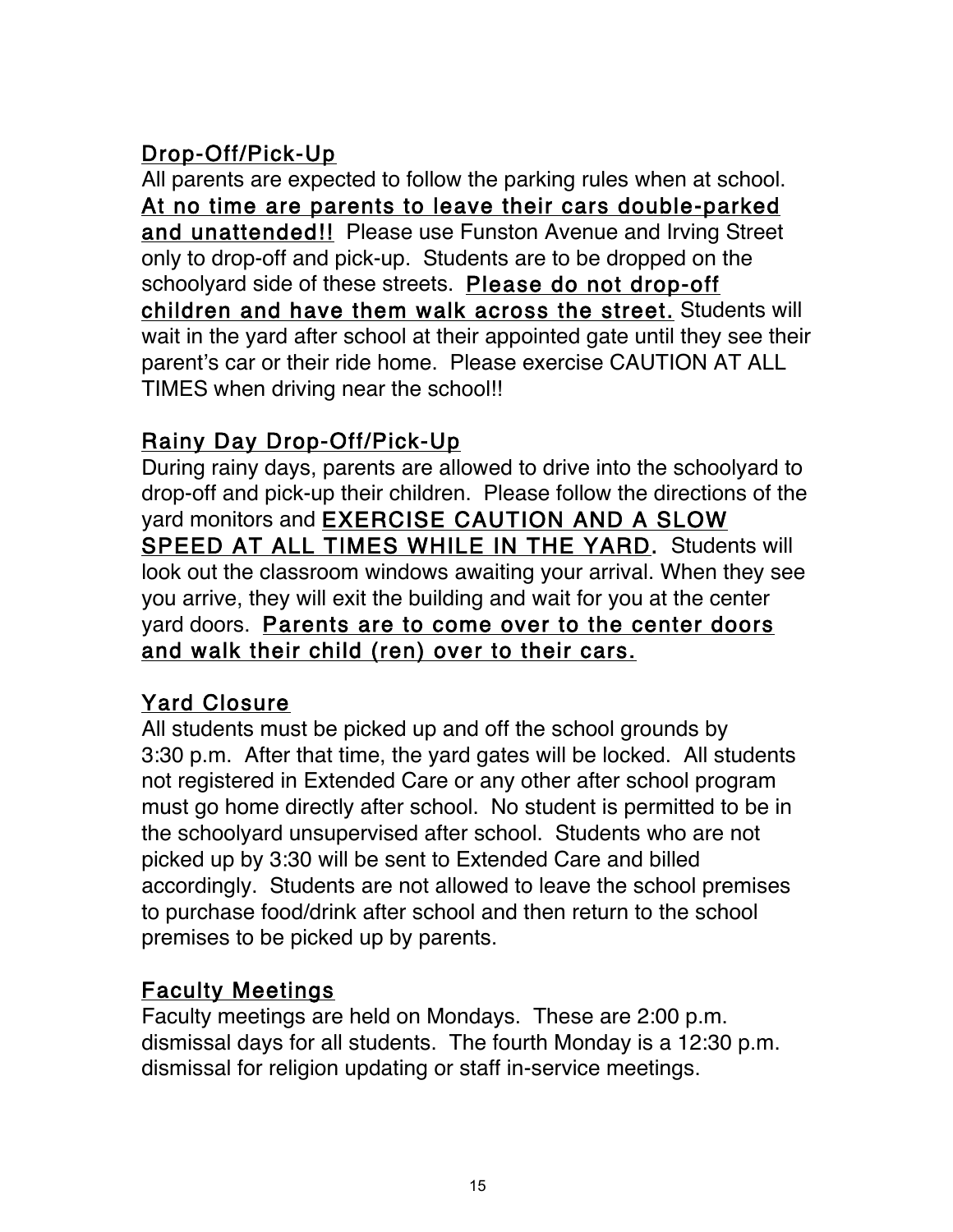# Family Vacations/Extended Vacations

Should parents decide to take their child out of school for several days because of family vacation plans, the teacher and school office should be notified. The final decision is the responsibility of the parents. This decision should take into account the effect the absence will have on the child's academic progress. Assignments will not be prepared for students to take on family vacations. Students will be required to make up certain assignments after s/he returns to school.

## Absence

Please call the school on the first day of your child's absence from school. A written note must be submitted to the classroom teacher after each absence. The note should state the reason and the date(s) of the child's absence. Please report all communicable diseases to the school office immediately.

## Medical Appointments

Whenever possible, notice of medical/dental appointments and/or doctor's appointment card should be sent to the school office the day before the appointment. Parents and students must check in and out at the front entrance to the school. A "medical pass" will be given to the student for admittance to the classroom.

# Medications

Health Services for California Schools, section C.E.C., indicates school personnel may administer medication to any student who is required to take medication during school if the school receives:

- 1. A written statement from physician detailing method, amount, and time to be taken and
- 2. A written statement from the parent/guardian indicating the desire that the school assist the student in the matter set forth.
- 3. Student may not have medication in their possession during school hours. All medication must be kept in the school Health Room (the only exception are inhalers). Students may keep his/her inhaler with them if needed.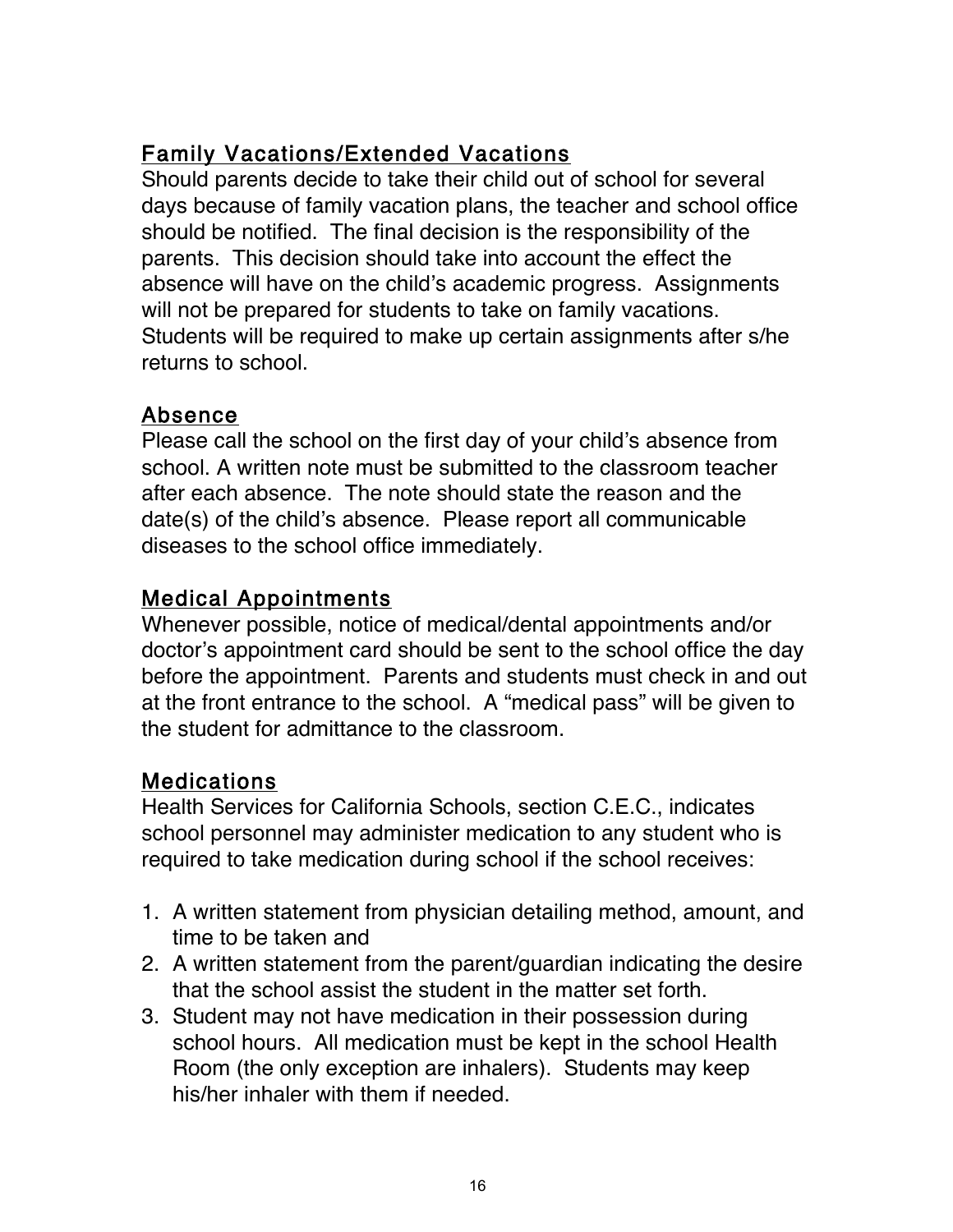# Head Lice

Students found with head lice will be sent home for treatment. Before students are readmitted to school, they must present documentation indicating that the head lice has been professionally treated.

# Lunch Service (Not available during the Pandemic)

Our school uses "Choicelunch" as a lunch provider. Parents wishing to order lunch must register online at www.choicelunch.com. Deadline to order is 9:00 a.m. the day prior for full menu or 6:00 a.m. the morning of school for limited "last minute" options. For further questions, contact customerservice@choicelunch or call (855) 465-8624.

## Lunch Period

Students who do not purchase lunch should bring their own lunch to school. Children going home for lunch must bring a written note from their parent indicating the date(s) their child will be walking home for lunch. Permission will not be granted to any student who wishes to leave the school grounds to purchase lunch at stores or other eating establishments.

# Low-Waste Lunch and Composting

St. Anne School supports a low-waste lunch program. All students who bring their lunch/snacks to school must bring them in a reuseable container/bag. In addition, we encourage lunch items to be stored/wrapped in re-useable containers.

Our school has an active composting program to cut down on garbage. All students are encouraged to use recycling and composting containers.

#### Extended Care Program (Not available during the Pandemic)

St. Anne School offers a morning and afternoon extended care program from 7:00 a.m. - 7:55 a.m. and from dismissal time until 6:00 p.m. The program provides a safe and supervised environment for the St. Anne students. The program includes activities such as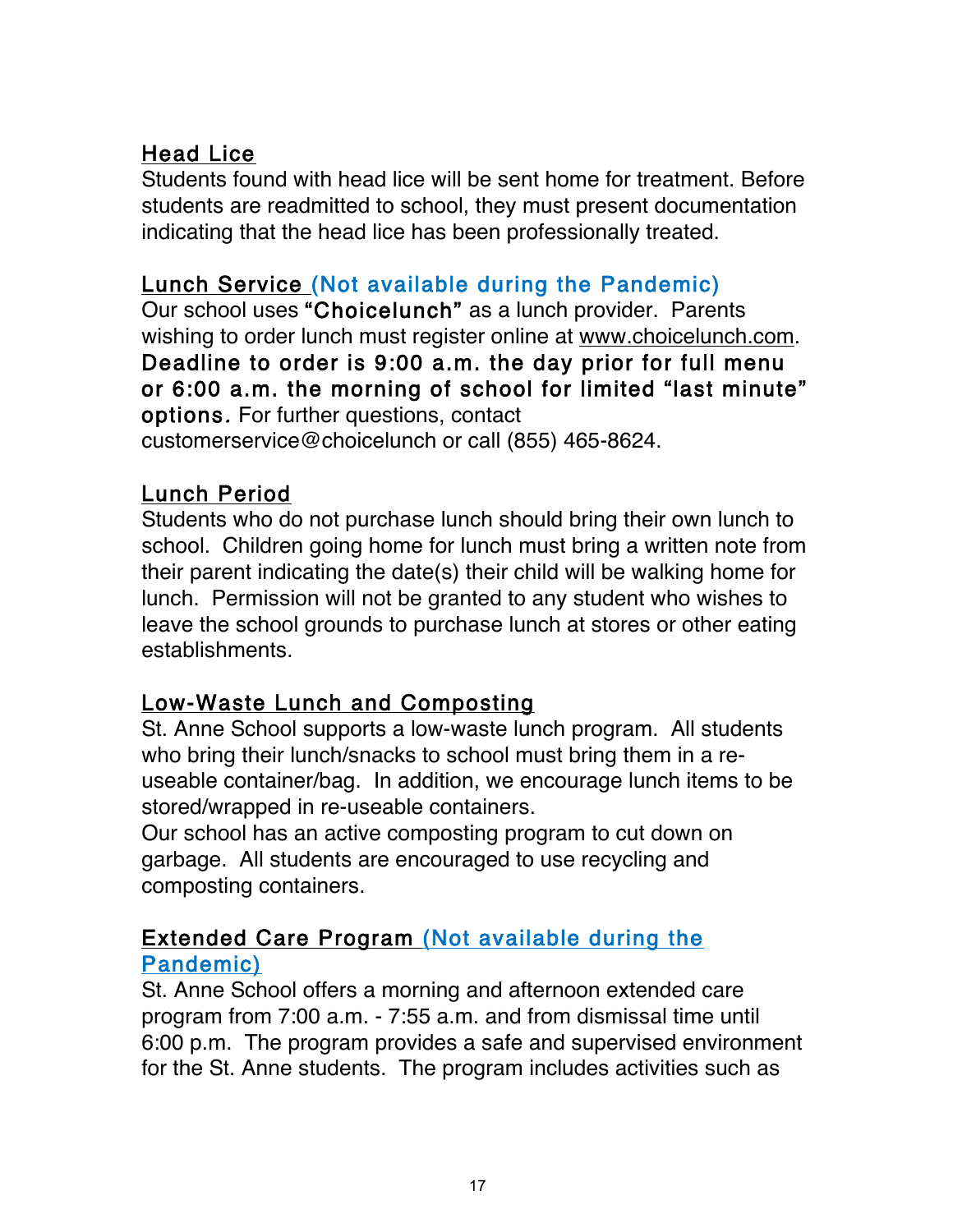arts and crafts, music, story telling, homework time, structured play and relaxation. The Extended Care phone number is 753-3105.

#### Emergency Cards

Each student must have a completed Emergency Card on file in the office. As no child is permitted to leave school alone when he or she is ill, it is necessary to have the name and phone number of two persons in case a parent cannot be reached. Please update the information as needed throughout the year.

#### Earthquake/Emergency Dismissal

St. Anne School has a formalized Emergency/Earthquake Disaster Plan in place. As such, each year parents must fill out an earthquake information form for their child(ren). Parents must designate in writing the person(s) to whom their child(ren) can be released if a serious earthquake or another disaster should occur. In the event of a serious earthquake, the building would be evacuated and the children would wait for parents in the schoolyard. Formal dismissal procedures will be followed before any child will be released to any adult. In case of a City-wide emergency, please note that all Catholic Schools in San Francisco will follow the lead of the San Francisco Unified School District as to whether they will remain open or close the schools.

#### Forgotten Lunches/Books

Parents are asked to drop off forgotten lunches, books, assignments, etc. at the school's front entrance. All items will be given to the student by a staff member. Be sure your child's name is clearly marked on these items.

# Change of Address, Telephone Numbers, Email

Please send notice immediately to the classroom teacher and the school office if you have a change of address, email, or telephone number. It is extremely important for your child's welfare that all student records are kept up-to-date.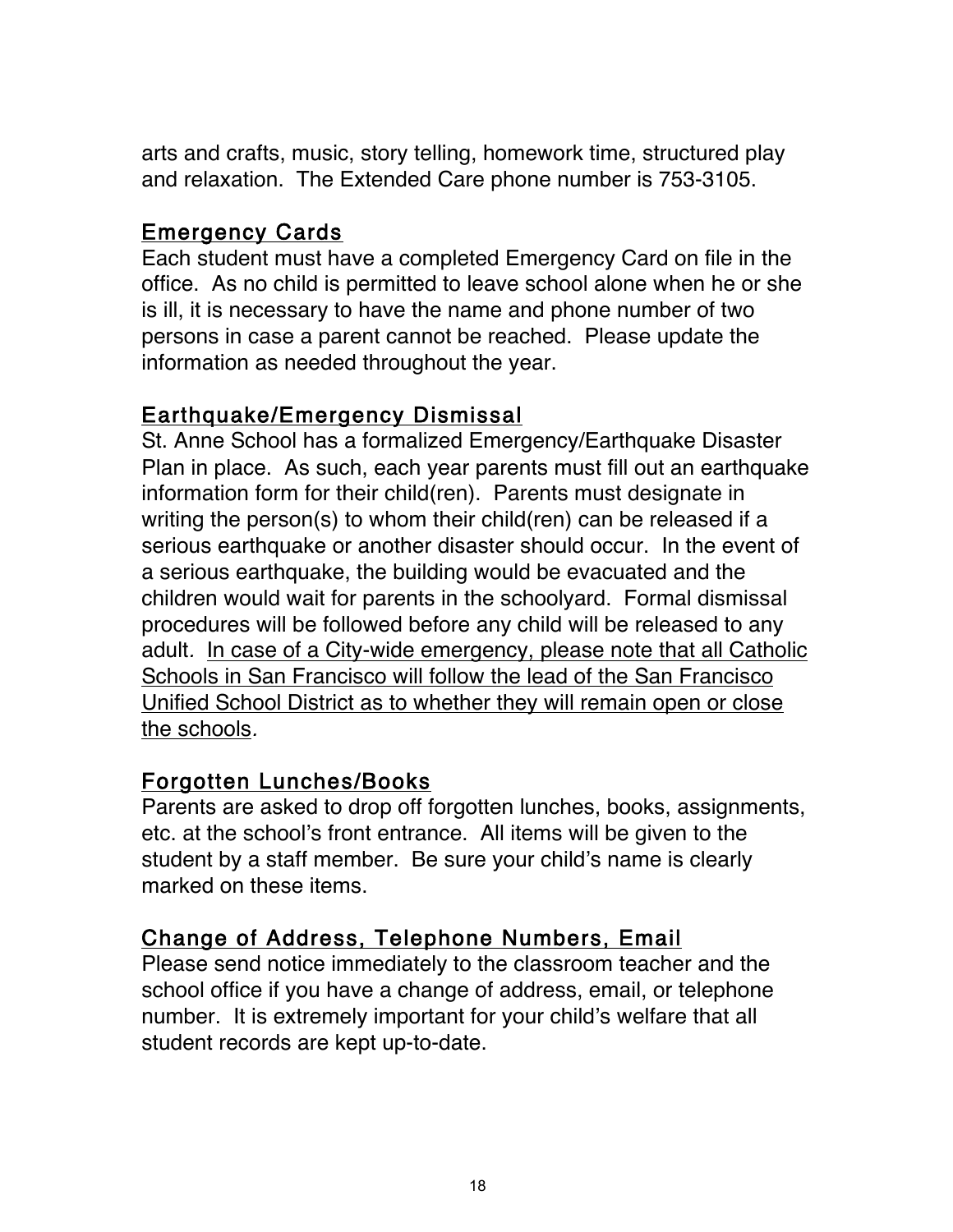## Messages

Students will not be summoned to the telephone or called from class to receive messages. Messages of an important nature will be taken by the school Secretary and delivered to the student's teacher. The note will then be given to the student.

# Cell Phone

Students do not need to bring cell phones to school. They can use the school phone in cases of emergency. If a student must bring a cell phone to school, the following must be adhered to:

- 1. Phones must be kept in the OFF position from the time they arrive at school until they leave school.
- 2. No cell phones may be used for picture taking.
- 3. No harassment or threatening of persons via the cell phone is permitted.
- 4. Cell phones may not be used for game playing, Internet or email access, texting, gambling or making purchases of any kind.
- 5. Those who violate any of the rules regarding cell phones will have the cell phone confiscated for an unspecified period of time and may forfeit the privilege of bringing it to school.

# Electronic Virtual Envelope

Every Wednesday, an electronic email will be sent to the primary email alerting you that our Virtual Envelope is posted on our school website: stanne.com. Our "Virtual Envelope" will contain the weekly newsletter and all other important communications from school. Please be sure to read over all the information on the day it is sent! This is each parent's responsibility to stay informed about school events.

# Monthly Calendar

Our school calendar is posted monthly on the school website and will contain the following information: holidays, school schedule, meetings and most school activities. We encourage parents to print a copy of the calendar as a reference guide.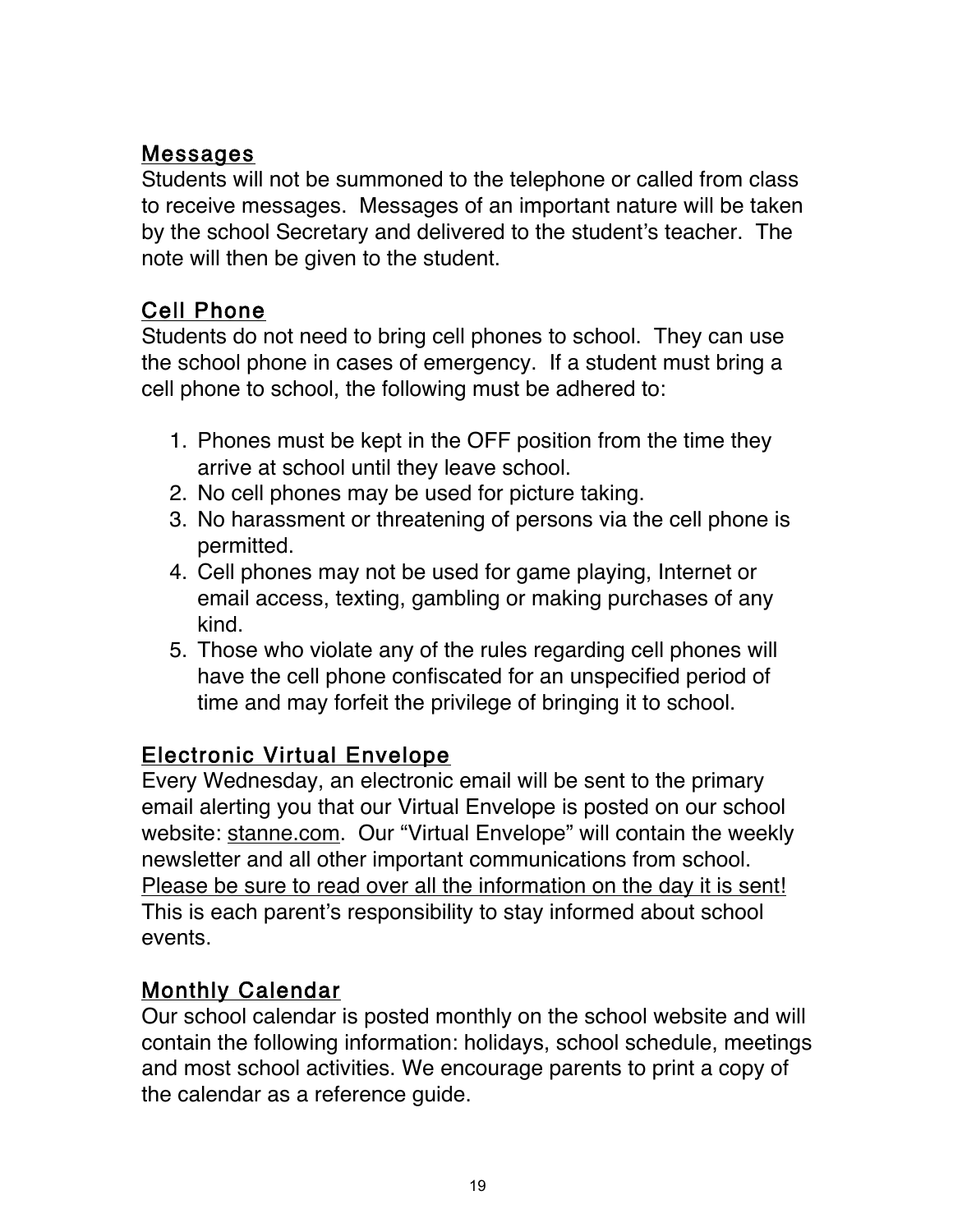# Teacher Appointments

Parents are encouraged to consult with a teacher whenever any question, difficulty, or misunderstanding occurs concerning their child. An appointment should be made with the teacher as soon as possible after any of the above occurs. Appointments can be made through the school office or by sending an email to the classroom teacher requesting an appointment. Conferences will be held via Zoom during the Pandemic. Parents will not be allowed into the school building during this time.

## Parent-Student-Teacher Conference

Parent-Teacher-Student Conferences will be held in November. School will be dismissed at 12:30 p.m. on conference days. Conference appointments are arranged with the classroom teacher. Students are expected to attend these conferences along with their parents. Conferences will be held via Zoom.

# Principal Appointments

Appointments are always welcomed. Appointments to see the principal may be made by calling the school secretary. The principal should be approached about classroom difficulties only after the teacher(s) or concerned parties has/have first been consulted.

# Technology

Students must abide by the rules as stated in the school's "Acceptable Use of Internet Policy". Parent/guardian and student are required to read and understand the contents of the St. Anne School Policy and Parent/User Contract.

# Picture Release Form

Every parent is required to fill out and return the Permission and Release Form (copy in the appendix) for use of their child's pictures taken during various activities/field trips/outings on and off-campus which may appear in a school publication/advertisement/website. Students' names will never be included in any of the school's publicity items without permission from the parent.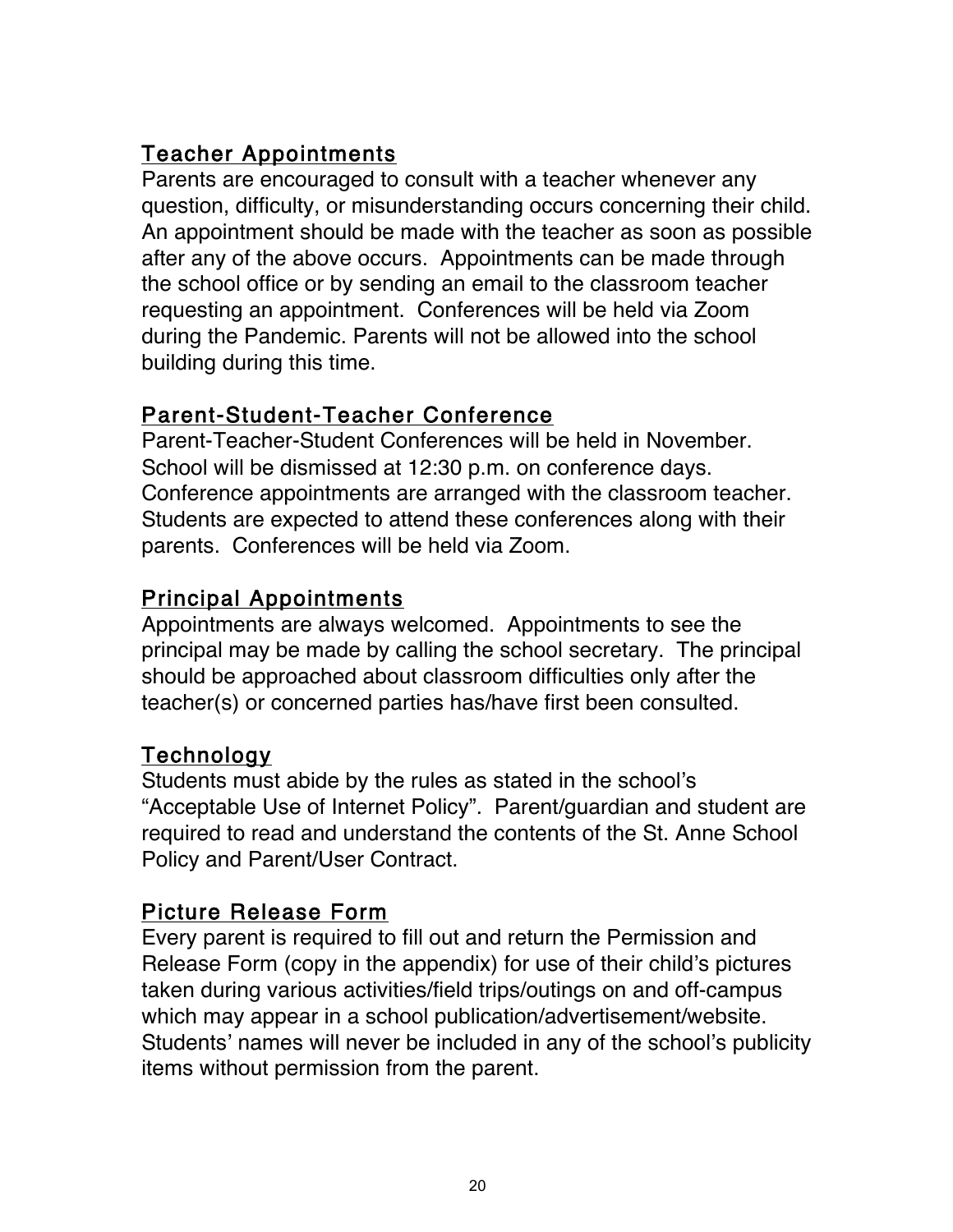# Report Cards

These are distributed approximately every nine weeks and are an indication of your child's progress. The following information may be helpful in interpreting "letter grades" which are given in grades three through eight.

- A is given to top range mastery which is 93% to 100% of the basic skills/understandings of a grade level.
- B represents the above average mastery 84% to 92%
- C represents the average mastery  $-70\%$  to 83%.
- D represents the lowest acceptable mastery 60% to 69%.
- F is given for achievement so low as to fail the mastery.

In Grades Kindergarten to Second Grade, the following marking code is used:

- $E = Exceeds standard$
- M = Meets standard
- $W =$  Working toward standard
- $N = Not$  at grade level standard

No Mark = Standard not addressed during current marking period

Students absent 15 days or more in a quarter may not be eligible to receive a report card for that current report card period.

## Administrative Management System (My Students Progress)

Parents and students in grades 3-8 are encouraged to check the academic progress throughout the four quarters during the school year. The grading portal is closed the week before and the week after report cards are distributed.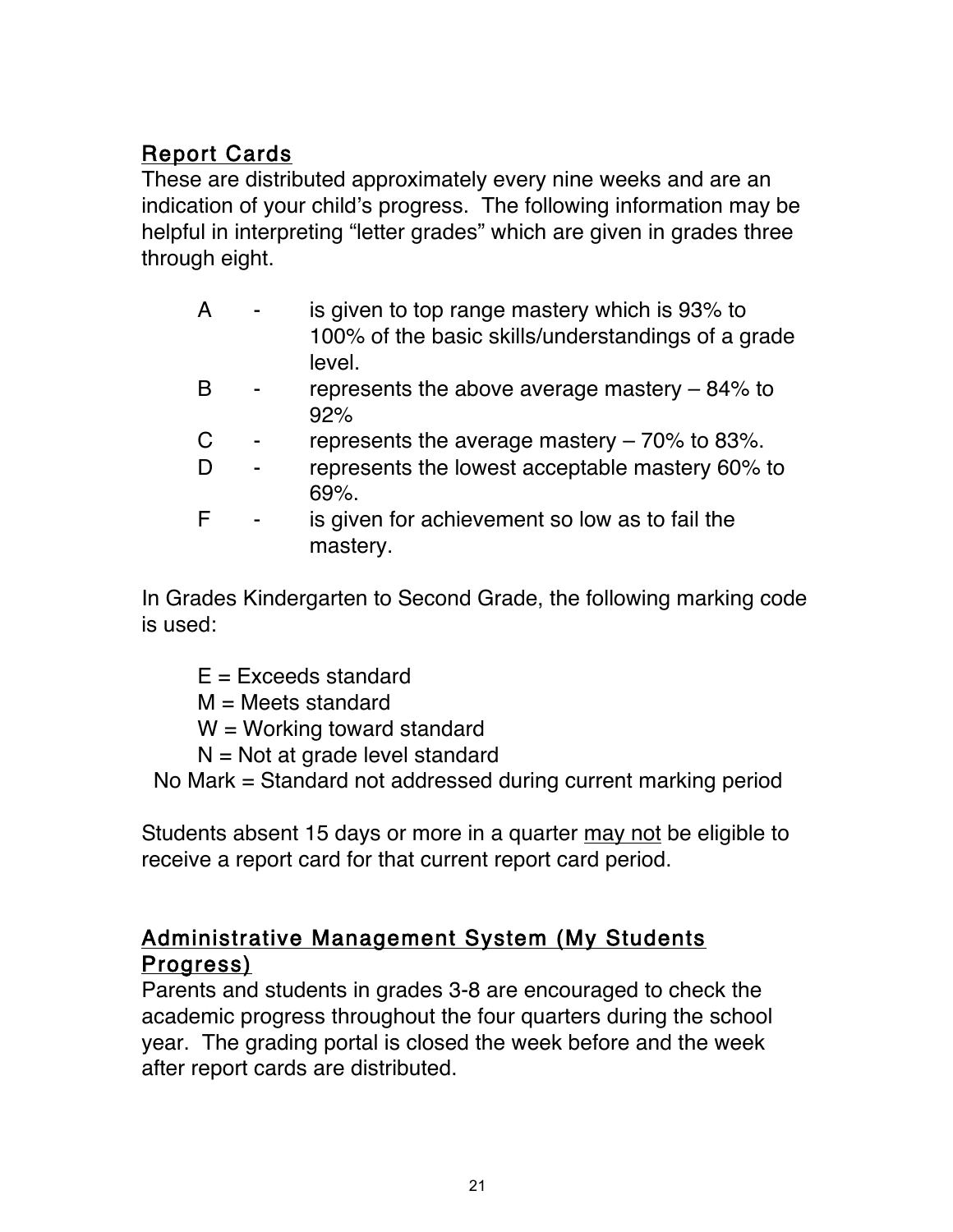## Honor Roll

Students in grades  $5 - 8$  are eligible to be placed on the quarterly honor roll, as follows:

Principal's Honor Roll:  $(7<sup>th</sup>$  and 8<sup>th</sup> grade only) Must have a 4.0 G.P.A. - An "A" in all subjects

| 1 <sup>st</sup> Honors: | 2nd Honors:           |
|-------------------------|-----------------------|
| At least a 3.5 G.P.A.   | At least a 3.0 G.P.A. |

in the major academic areas – religion, math, reading, English, social studies, spelling and science AND they have a Behavioral Expectations code of 2 or above.

Students cheating or copying other student's work without teacher authorization will not be eligible for the Honor Roll for that quarter.

#### Homework

Homework is usually given every night. Weekend homework will be given only for purposes of making up work missed through absence or poor effort or in the upper grades for long-range projects. The following are approximate time allotments for each grade:

| a. Kindergarten       | 15 minutes         |
|-----------------------|--------------------|
| b. First and Second   | 25 minutes         |
| c. Third and Fourth   | 45 minutes         |
| d. Fifth and Sixth    | $60 - 90$ minutes  |
| e. Seventh and Eighth | $90 - 120$ minutes |
|                       |                    |

Since home study is given to supplement class work, much good can be accomplished if parents will help foster systematic study habits in their children by providing adequate study space and an environment free from distractions. Homework should be requested and completed when a student is absent from school.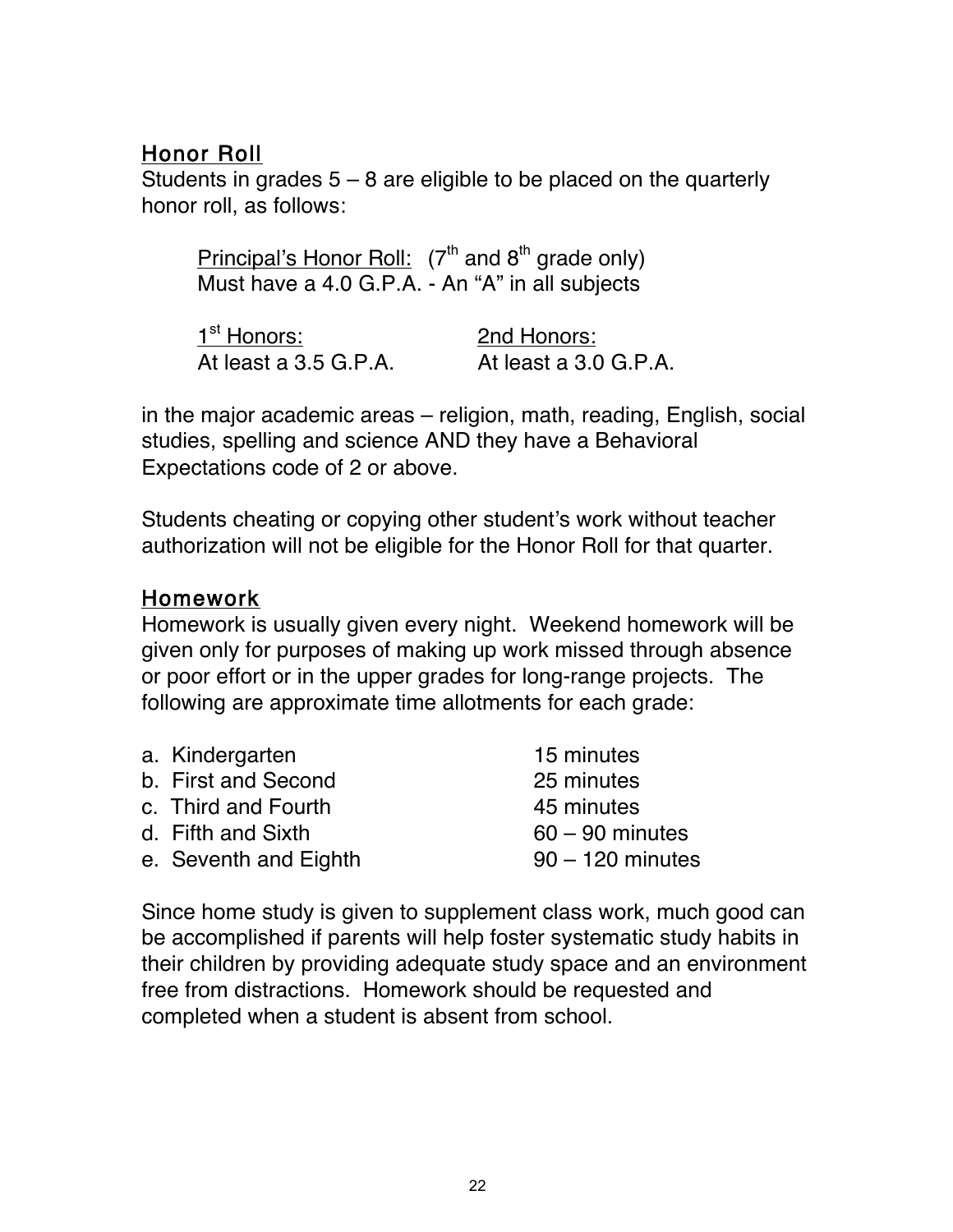If you need to get your child's make-up assignments, please allow one day's advanced notice. The assignments can be picked up at 3:05 in the school office.

## Tardy

Students who are tardy to school cause an unnecessary disruption to the child, teacher, and class. Excessive tardiness can result in disciplinary action for the child and/or a parent conference.

## School Uniforms

St. Anne School uniforms may be ordered through The Dennis Uniform Mfg. Co. (206-0111). The following is the list of uniform requirements:

Girls:

- 1. \*Plaid jumper Kindergarten through Fourth Grades.
- 2. \*Plaid skirt Fifth through Eighth Grades.
- 3. White Dennis uniform blouse or logoed polo shirt.
- 4. Cardinal sweater or pullover.
- 5. All white socks/tights. Socks must be crew or knee high.
- 6. Solid white low-top leather tie sport/athletic shoes. Velcro closure permitted in kindergarten only.

\*Optional: girls' navy blue uniform twill pants

Boys:

- 1. Navy blue cord uniform pants and black or brown leather belt.
- 2. White Dennis uniform shirt or logoed polo shirt.
- 3. Cardinal pullover sweater.
- 4. Socks must be crew.
- 5. Solid black low top leather tie sport/ athletic shoes. Velcro closure permitted in kindergarten only.

Students are expected to be in complete uniform each day. Unavoidable circumstances require a written note to the classroom teacher.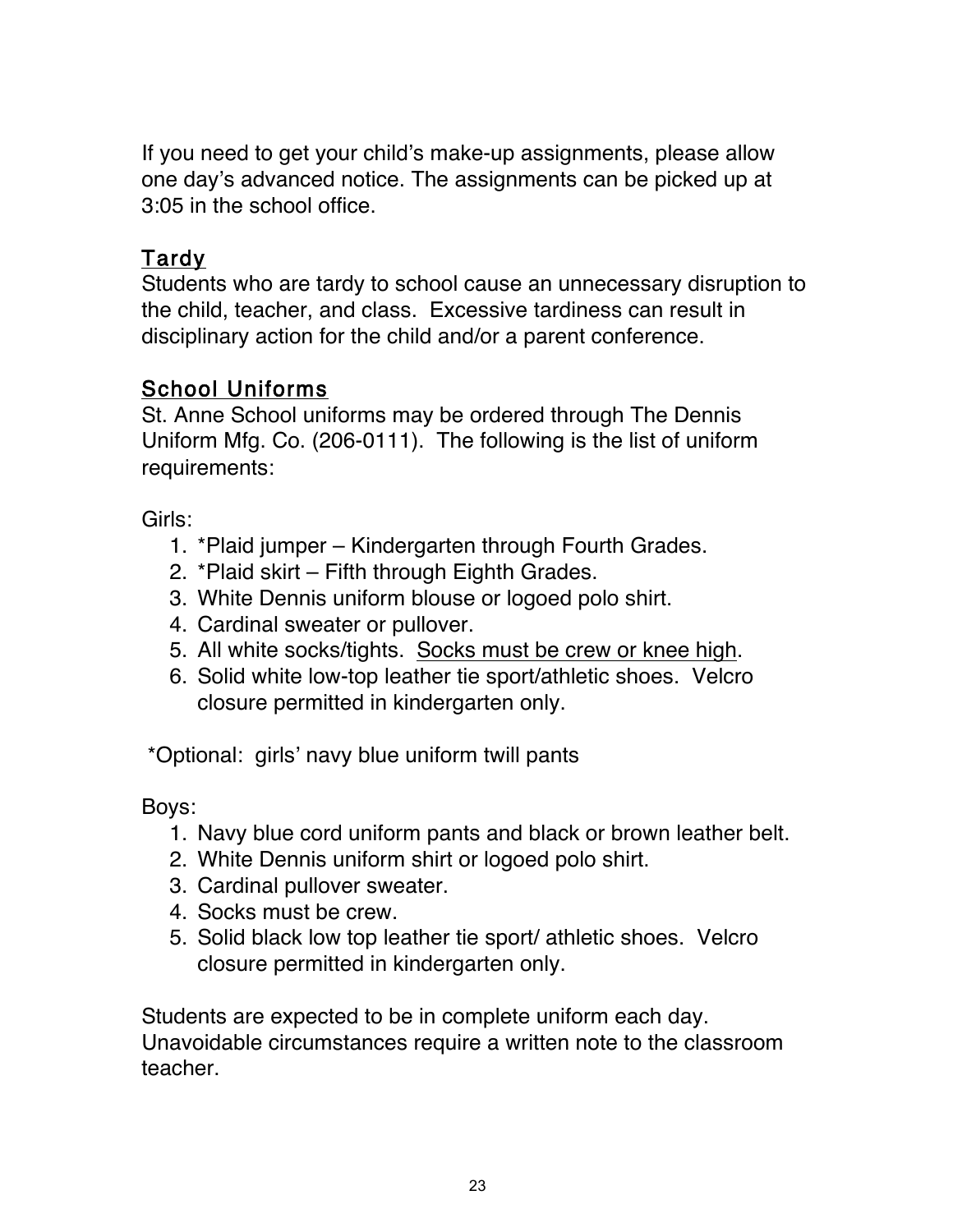Students may wear a turtleneck (white only) underneath the blouse/shirt in cold weather ONLY.

Students may not wear colored sweaters, colored t-shirts or long sleeve shirts underneath their uniform shirts or blouses.

The uniform should be neat and clean at all times. Make-up, jewelry and nail polish are not allowed. Girls may only wear small post earrings.

#### **Hair Styles**

Hair styles for both boys and girls must be neat and traditional in style. "Fad" cuts, dyed or colored hair, etc., are not acceptable. Boys' hair should not hang below the top of the shirt collar or over the ear. Extremely short "buz-cuts" are not allowed. Students that do not comply with the hair policy will be sent home and a meeting will be called with the parents to address the infraction.

## Identification

ALL sweaters, jackets, lunches, books and book bags should be clearly marked with the student's name and grade.

#### Lost and Found

Lost and found clothing is put in the red garbage bin located in the lower cafeteria. Please check it when your child is missing an item.

#### Student Conduct

It is the responsibility of all students at St. Anne School to:

- obey the rules of the school.
- pursue the prescribed course of study.
- respect and respond to the authority of the teachers and other school personnel
- arrive to school on time
- be courteous to fellow students, faculty members and staff
- respect the rights and property of others.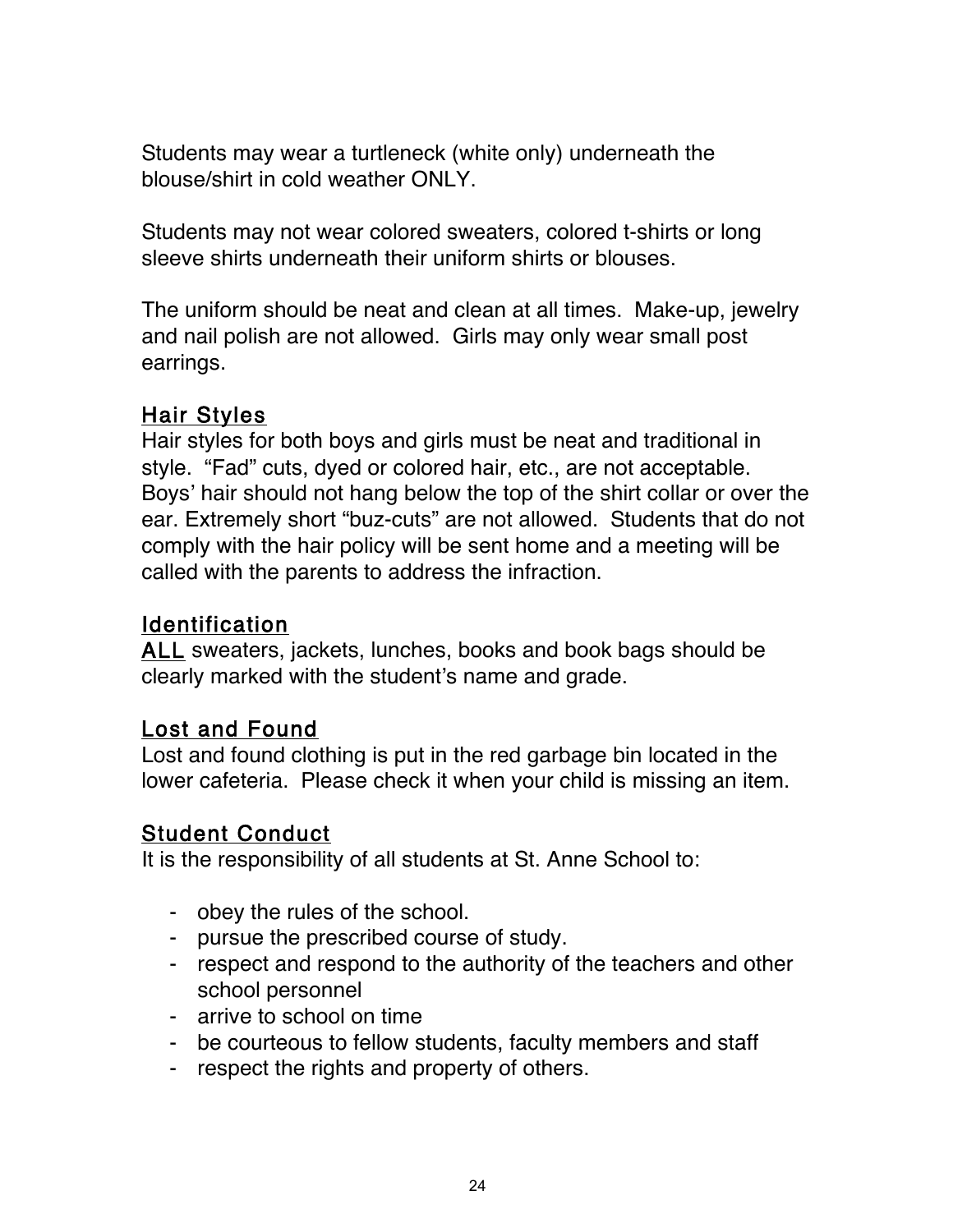# Code of Christian Conduct

The students' interest in receiving a quality, morally based education can be served if students, parents and school officials work together. Normally, differences between these individuals can be resolved. In some rare instances, however, the school may find it necessary, in its discretion, to require parents/guardians to withdraw their child.

It shall be an express condition of enrollment that the student behave in a manner, both on and off campus, that is consistent with the Christian principles of the school as determined by the school in its discretion. These principles include, but are not limited to, any policies, principles, or procedures set forth in any student/parent handbook of the school. It shall be an express condition of enrollment that the parents/guardians of a student shall also conform themselves to standards of conduct that are consistent with the Christian principles of the school, as determined by the school in its discretion. These Christian principles further include, but are not limited to, the following:

Parents/guardians are expected to work courteously and cooperatively with the school to assist the student in meeting the academic, moral, and behavioral expectations of the school. Students and parents/guardians may respectfully express their concerns about the school operation and its personnel. However, they may not do so in a manner that is discourteous, scandalous, rumor driven, disruptive, threatening, hostile or divisive. These expectations for students and parents/guardians include, but are not limited to, all school-sponsored programs and events. The school reserves the right to determine, in its discretion, which actions fall short of meeting the Christian principles of the school.

Failure to follow these principles will normally result in a verbal or written warning to the student and/or parent/guardian and normally will first result in disciplinary action short of a requirement to withdraw from the school. The school reserves the right to determine, in its discretion, when conduct is of such a severe nature as to warrant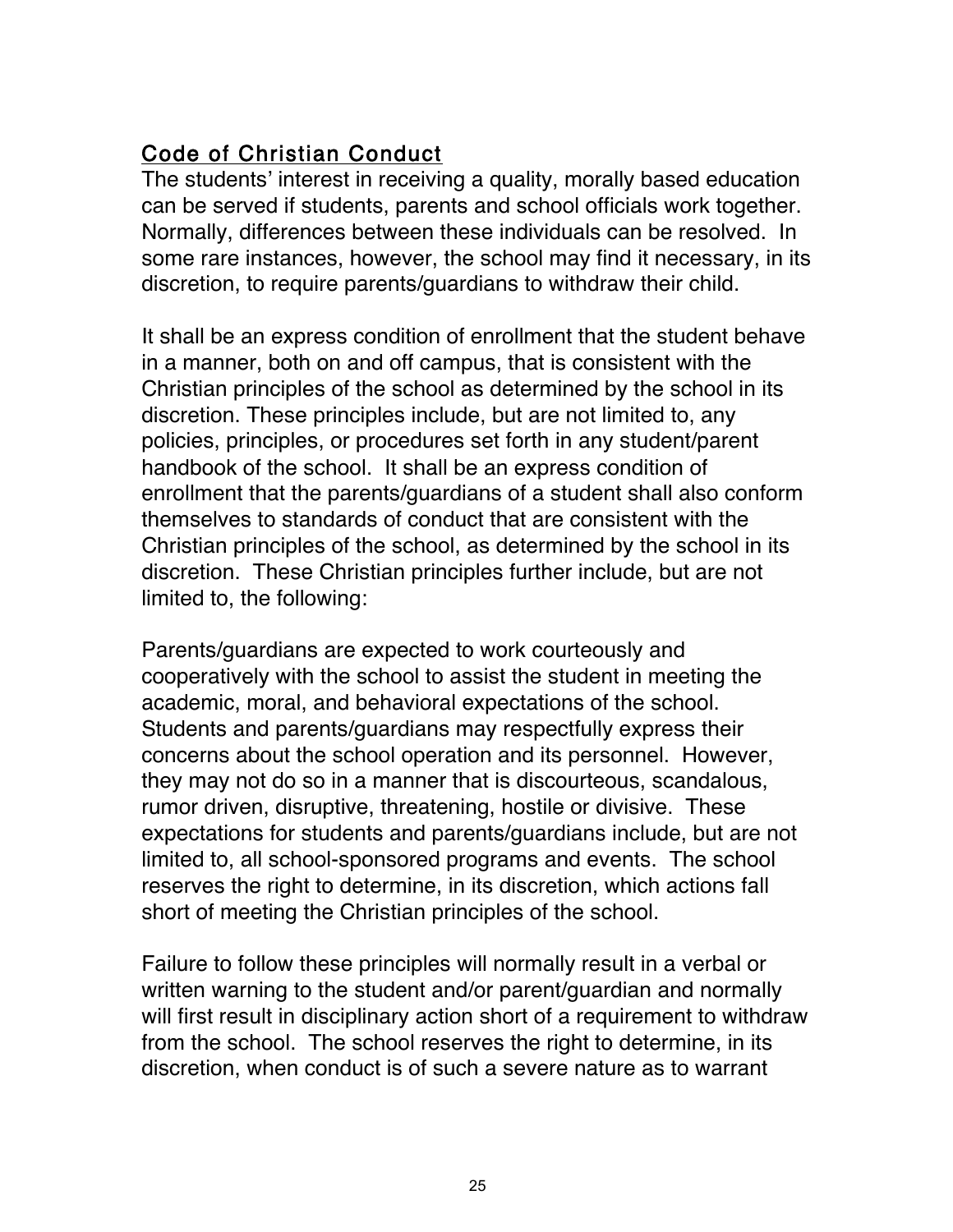immediate action without a warning and/or without an intermediate step short of withdrawal.

#### Harassment Policy

In 1992 the Archbishop of San Francisco promulgated a comprehensive set of policies and procedures covering all forms of unlawful harassment, with particular emphasis on sexual misconduct, verbal, written, physical, or visual, in the workplace and in ministerial relationships, as well as highlighting the unique respect and responsibility which is owed by adults to children. This supplement to the Comprehensive Guidelines is designed to serve as a more detailed policy and teaching tool for the students in the Archdiocesan schools. It serves as a tangible witness to the Catholic commitment to live, love and respect as Jesus did.

The Archdiocese of San Francisco affirms the Christian dignity of every student. Harassment is unacceptable conduct that is severe, pervasive, and deliberate. Harassment occurs when an individual is subjected to treatment in a school environment which is hostile, offensive or intimidating because of the individual's race, creed, color, national origin, physical disability or sex. Harassment of any student by any other student is prohibited and will not be tolerated.

A charge of harassment shall not in and of itself, create the presumption of wrongdoing. However, substantiated acts of harassment will result in disciplinary action up to, and including, dismissal. Depending on the nature and extent of the charge, if reasonable suspicion of misconduct is determined, the alleged harasser may be sent home pending conclusion of the investigation by the school.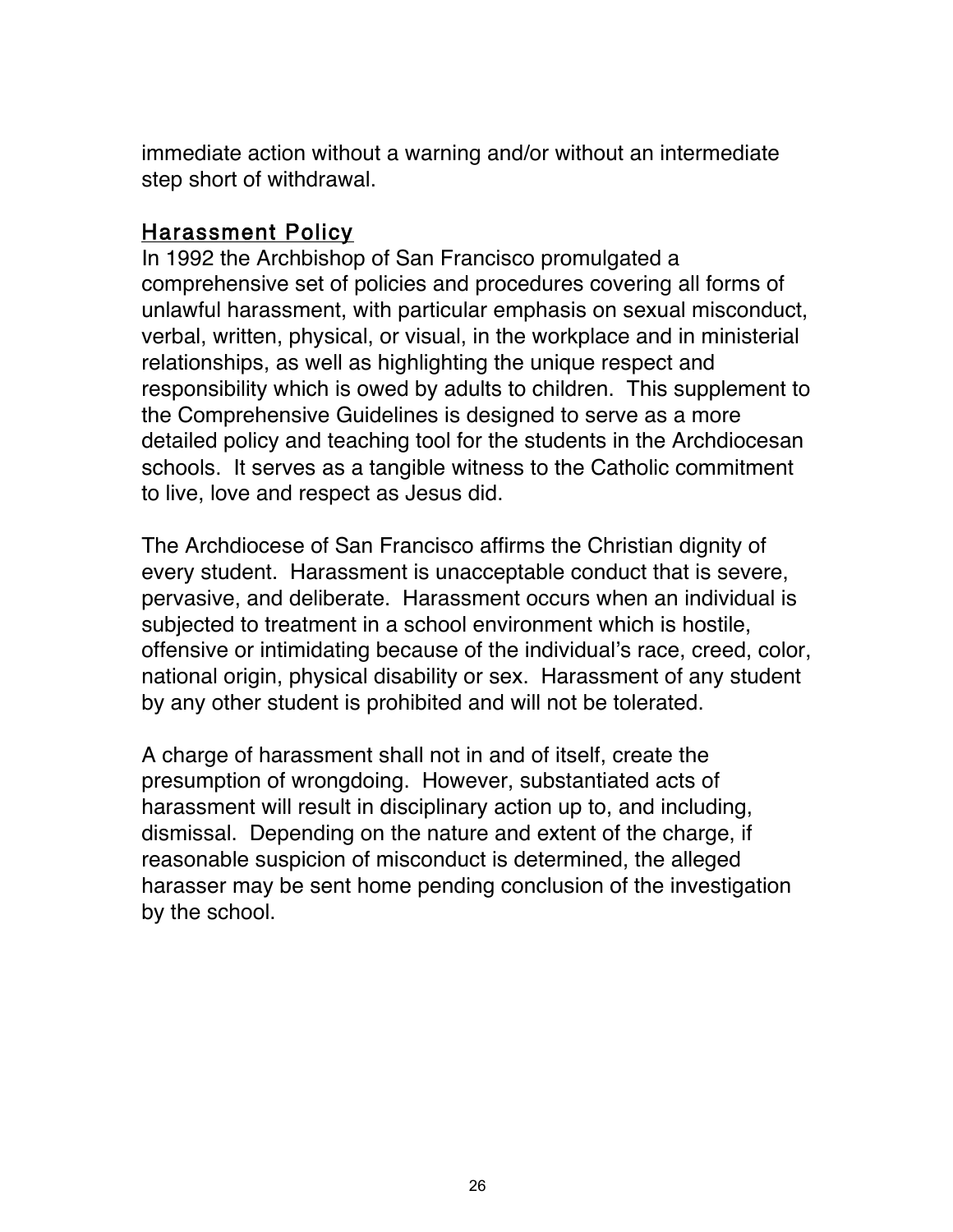# Communication

Good communication is an essential component of a good working relationship. Teachers will communicate any compliments or concerns they have to students and parents in a timely manner. Likewise, if parents have a compliment, concern or complaint, please bring it to the attention of the teacher for resolution. If the problem is not resolved, please contact the principal asking for assistance. If resolution is not reached after meeting with the principal, the pastor can be contacted for resolution. Parents are to never approach another parents' child if they have a concern. Parents are to direct any concerns of other children to the teacher or principal.

# Discipline and Academic Referrals

Discipline and/or academic referrals may be given when children do not fulfill their obligations as students of St. Anne School. These referrals will be signed by the teacher and/or principal and sent home. Parents will be asked to sign the referral and return it to school the next day.

# Probation

A pupil may be placed on probation for relatively serious offense, or for continued misconduct after a warning when the misconduct does not require more serious action.

# Suspension

A pupil may be suspended from school for serious misconduct on- or off-campus during school related activities, or for continued misconduct after having been placed on probation.

# Expulsion

A pupil may be expelled from school for misconduct of a very serious nature calling for immediate dismissal without suspension, or for a repetition of conduct for which the pupil has been suspended one or more times.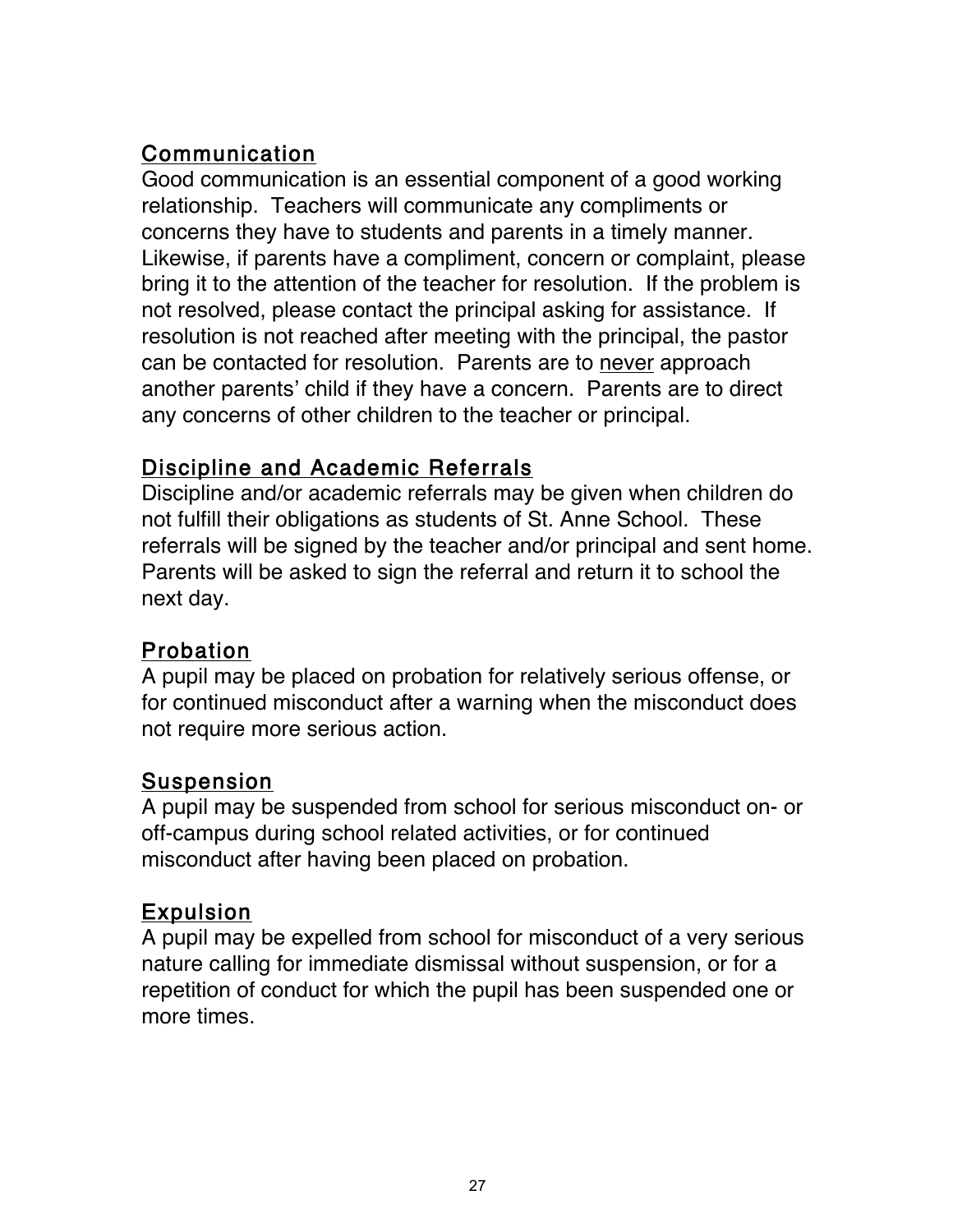# Grounds for Expulsion\*

Grounds for expulsion are not to be applied automatically. There are, nevertheless, acts which constitute good cause for suspension or expulsion from school when the conduct is committed by a pupil while under the jurisdiction of the school, or when the conduct is directly related to a school activity or school attendance. Among these offenses are the following:

- 1. Actions gravely detrimental to the moral welfare of other pupils.
- 2. Incorrigible or disruptive behavior which impedes the progress of the rest of the class.
- 3. Assault, battery, or any threat of force or violence directed toward any school personnel, pupils, or other persons on school property or during school related activities.
- 4. Habitual or persistent violation of school regulations.
- 5. Use, sale, distribution, or possession of narcotics or alcoholic beverages.
- 6. Malicious damage or destruction of real or personal property at school.
- 7. Theft, extortion, arson.
- 8. Habitual truancy.
- 9. Hazing.

\*Taken from the Administrative Handbook Office of Catholic School, Archdiocese of San Francisco.

# St. Anne Endowment Fund

St. Anne School is very fortunate to have such dedicated parents, alumni, and parishioners. Thanks to the generosity of these individuals, St. Anne School has an active Endowment Fund. The interest from the fund is used to assist the school in three areas: tuition assistance, capital improvement, and program enhancement. Every year, parents are contacted by the Endowment Committee and asked to contribute to the Fund. It is hoped that every parent will contribute, thus ensuring that future generations of students will have the same benefit their children are enjoying today.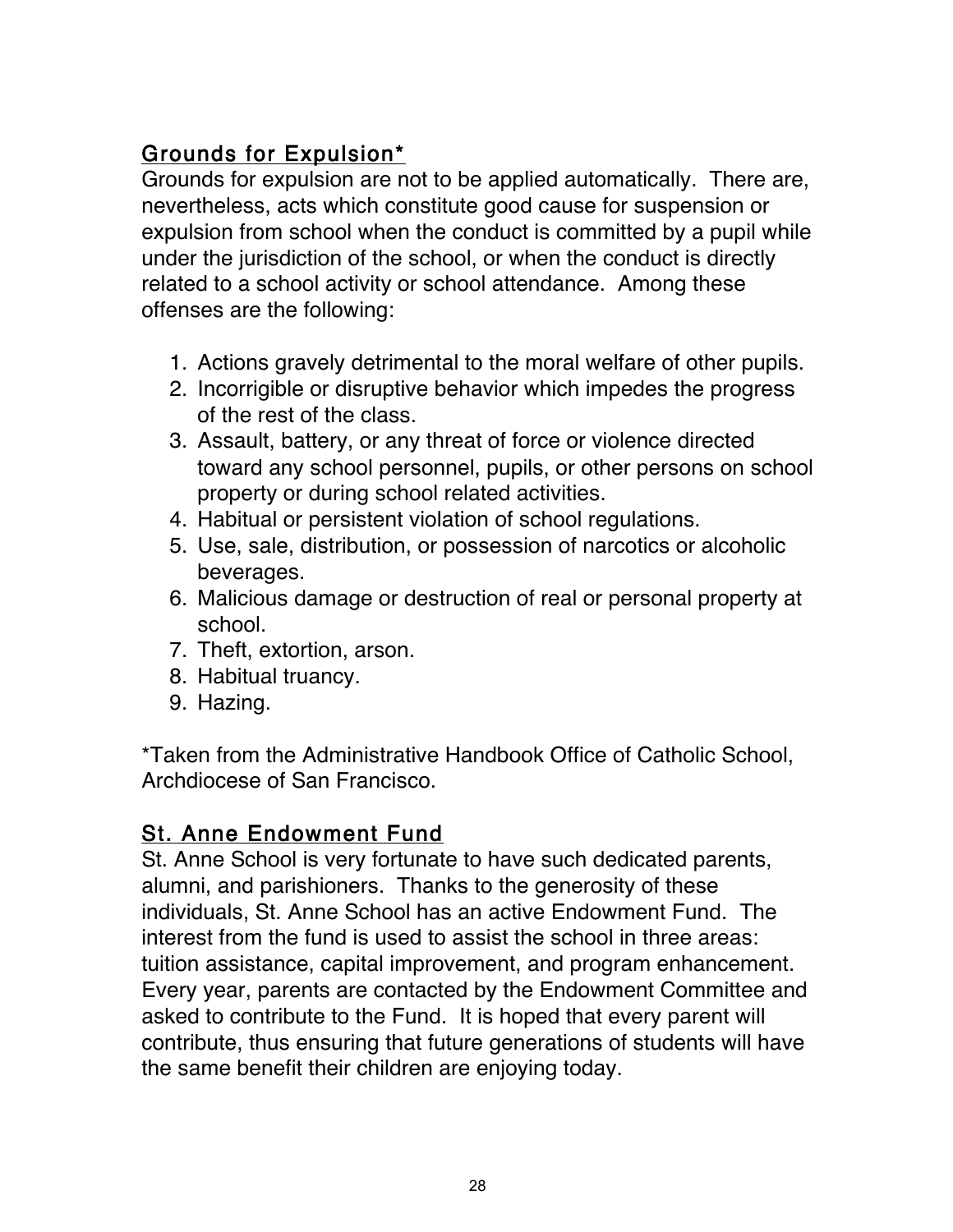# St. Anne Parent Teacher Organization

All St. Anne parents are members of the St. Anne Parent Teacher Organization (SAPTO). This organization exists to develop community, further communication and cooperation between home, school and parish, as well as, to raise funds for the school operation. It offers the opportunity to come together in a spirit of Christian friendship.

The parent services and financial support allow St. Anne School to offer a variety of services and programs to the students. All parents are invited to attend the monthly meetings. A light supper is provided before the meeting starts. Free childcare is provided.

## Parent Service Hours (All School Families)

Parent involvement is critical for our school programs and operation. As such, families with both parents must put in 40 hours of service each year; a single parent must put in 20 hours of service each year. Parents are responsible for recording their own hours and submitting the service card (on the dates indicated) to the school office. In addition to the many opportunities available for service, it is important to note that Parish Service Hours and coaching in the CYO Sports Program can be credited towards school service hours. Families that fail to perform agreed upon service hours will result in paying the "non-participant" tuition rate the following school year. No monetary donations will be accepted in exchange for parent service hours.

## Parish Service Hours (Schedule A Families)

Parent involvement is critical to the parish. As such, families must put in 10 hours of service to the parish. Parents must keep track of their own parish service hours. To down load a Parish Service Hour form, go to the Parish website (www.stanne-sf.org) click on "Ministry" at the bottom of the homepage. Then on the left side of the Ministry page see Schedule A family link for the Volunteer Form. Parents are responsible for filling out the form and getting it to the rectory office.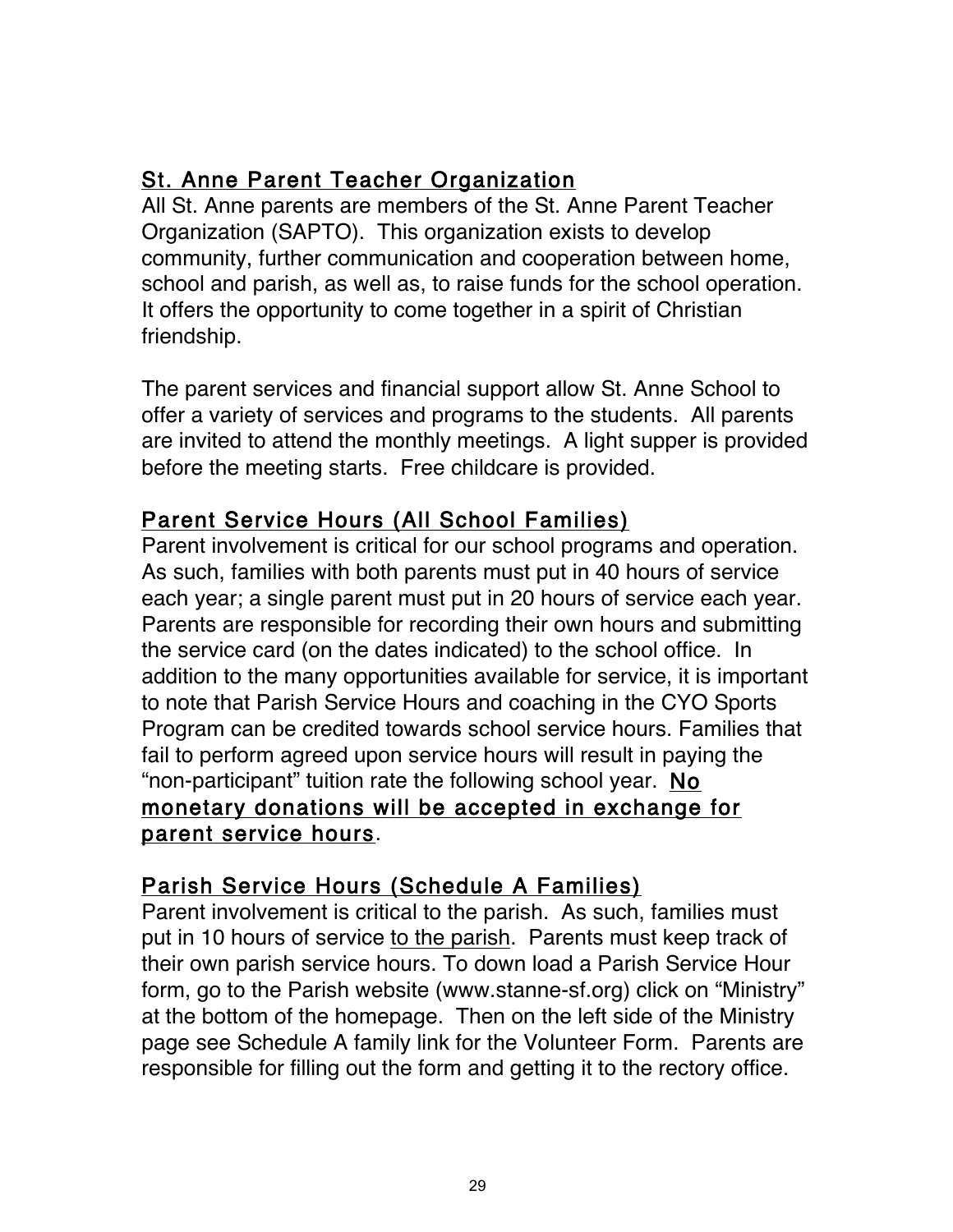## Student Service Hours

Every seventh and eighth grade student is required to perform service hours as part of the religion curriculum. The 24 hours of service will cover three areas: church, family, and community. The seventh and eighth grade teachers may provide suggestions as to where to serve. It is ultimately up to each student to find his/her own placement. Successful completion is part of our school's graduation requirements.

#### **Student Recognition**

A variety of student recognition programs take place every year within the classroom and the school. Students are featured every month in every classroom. Pictures of students are on display outside the Principal's office. Be sure to stop by and see who's being recognized!

#### Extra-Curricular Programs

St. Anne School offers a variety of after-school programs. The afterschool sports' program is a sponsored program by the Parish Athletic Board for students in grades 3-8. Chinese language classes are offered 4 days a week after school. Piano lessons are offered to students in grades K-8 on Mondays. A Boy Scout Program is offered through the parish. An Instructional Band Program (MUSE) is offered for grades 3-8. Chess, art, tennis, karate and Yoga are also offered. Information regarding all after school programs is provided via flyer or included with our virtual envelope before programs begin their sessions.

## Outdoor Education Program

All sixth grade students are required to participate in the Outdoor Education Program as part of their science and religion curriculum. Orientation/information sessions are held for parents and students prior to the trip. There is a fee attached with the program. Parents are responsible the cost of the trip is paid in full by the date established by the sixth grade teachers.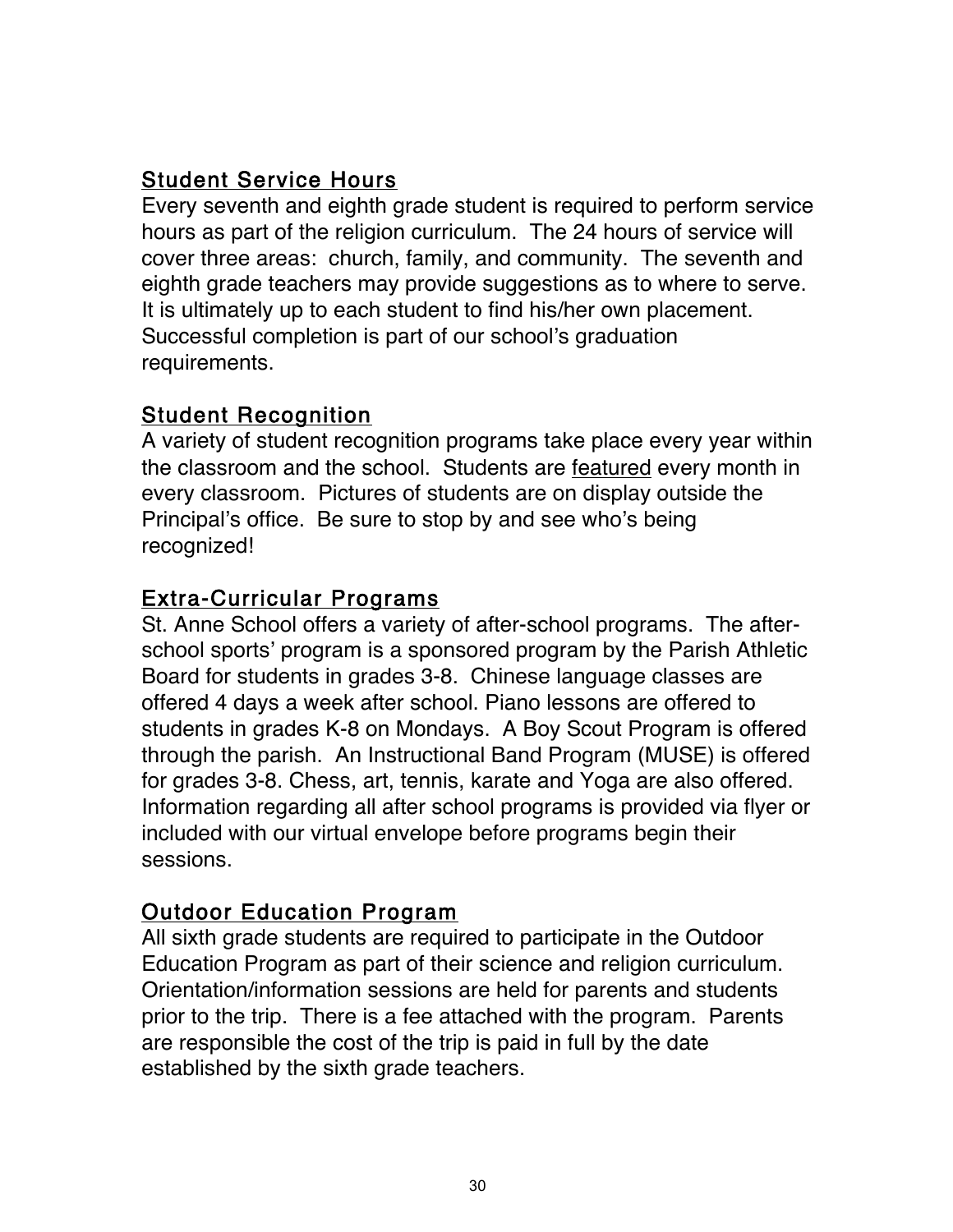# The Sacrament of Confirmation

Confirmation will be administered to  $7<sup>th</sup>$  and  $8<sup>th</sup>$  grade students every other year. Students are required to attend a retreat as part of their religion curriculum and Confirmation preparation. In addition to deepening the faith of each student, this experience strengthens the bond among all the students in the class. Parent Confirmation meetings are held each year to strengthen the faith experience for candidates and parents.

## Washington DC Trip

All seventh and eighth grade students participate in a five-day trip to Washington D.C. every other year. This trip is an extension of the students' social studies and religion curriculum. Fundraising activities are coordinated and sponsored by seventh and eighth grade parents.

# Field Trips

Students must have turned in a signed permission slip BEFORE s/he will be allowed to participate in any school/class field trip. Verbal permission will not be accepted as parental permission. Students without a signed form will remain at school

# Volunteer Drivers

Volunteers driving students on class fieldtrips must be over 25 years of age. All drivers must provide copies of a valid unrestricted driver's license and liability insurance card with the vehicle license number. A copy of declaration coverage must be turned in to the records secretary at least two days prior to the field trip. Every child must have his/her own seat belt in the car. Children under the age of 6 years or under 60 pounds must be placed in a car seat. Drivers are not permitted to deviate from the scheduled field trip location. Drivers are not allowed to take the children in their car for fast food, ice cream, etc., while chaperoning a class field trip unless it is part of the field trip destination and has been notated on the permission slip.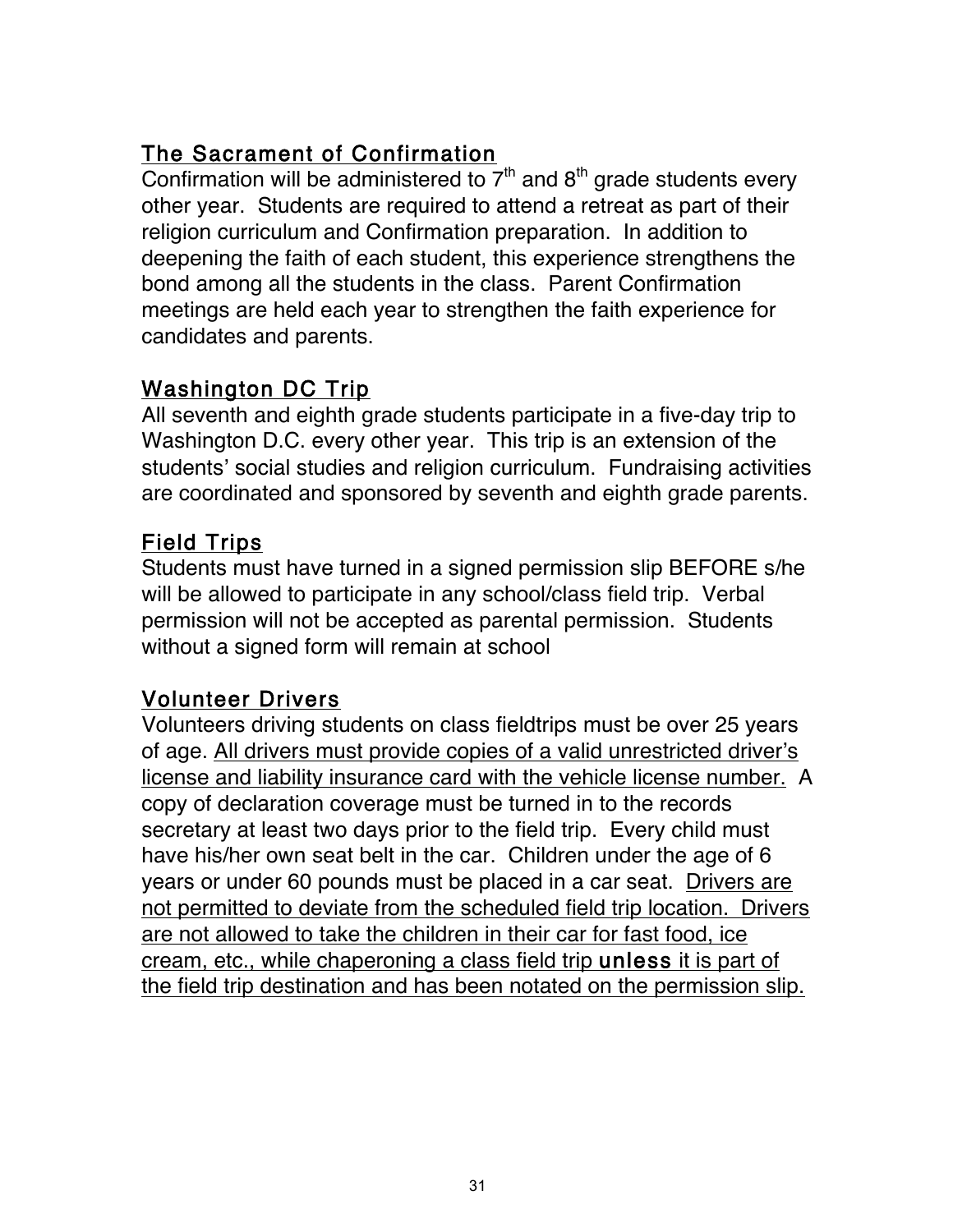# Volunteering and Chaperoning Events

All parents are now required to be fingerprinted in addition to completing the on-line Virtus course, Protecting God's Children, if they are going to volunteer at school or chaperone a field trip. Once a parent has been fingerprinted as a school volunteer or chaperone, they will not be required to be fingerprinted again as long as their child is attending St. Anne School.

# Field Trips, Overnights and Drivers

All chaperones and volunteers must complete the training course in "VIRTUS" along with fingerprints prior to any field trip, overnight or driving. Please follow the "VIRTUS" guidelines in the appendix to complete the course and fingerprints. All information provided by participants shall remain confidential.

# VirtusOnline

In order to ensure a safe environment for the children entrusted in our care, it is the Bishops' Charter and the policy of the San Francisco Archdiocese that all employees, and volunteers that work in schools and parishes in the surrounding of children must complete the training and finger prints through "VIRTUS". Please follow the "VIRTUS" guidelines in the appendix to complete the course and fingerprints. Please note, all parent participants shall pay out-ofpocket for fingerprints. All information provided by participants shall remain confidential.

#### Visitor/Volunteer Sign-In (Parents/Volunteers will not be allowed into the school building during the Pandemic)

A visitor or volunteer to St. Anne School MUST sign-in at the main office. A badge or visitor pass will be issued to the visitor or volunteer either in the main office, record secretary office, or the school library. The badge MUST be returned to the appropriate staff member before exiting the school building.